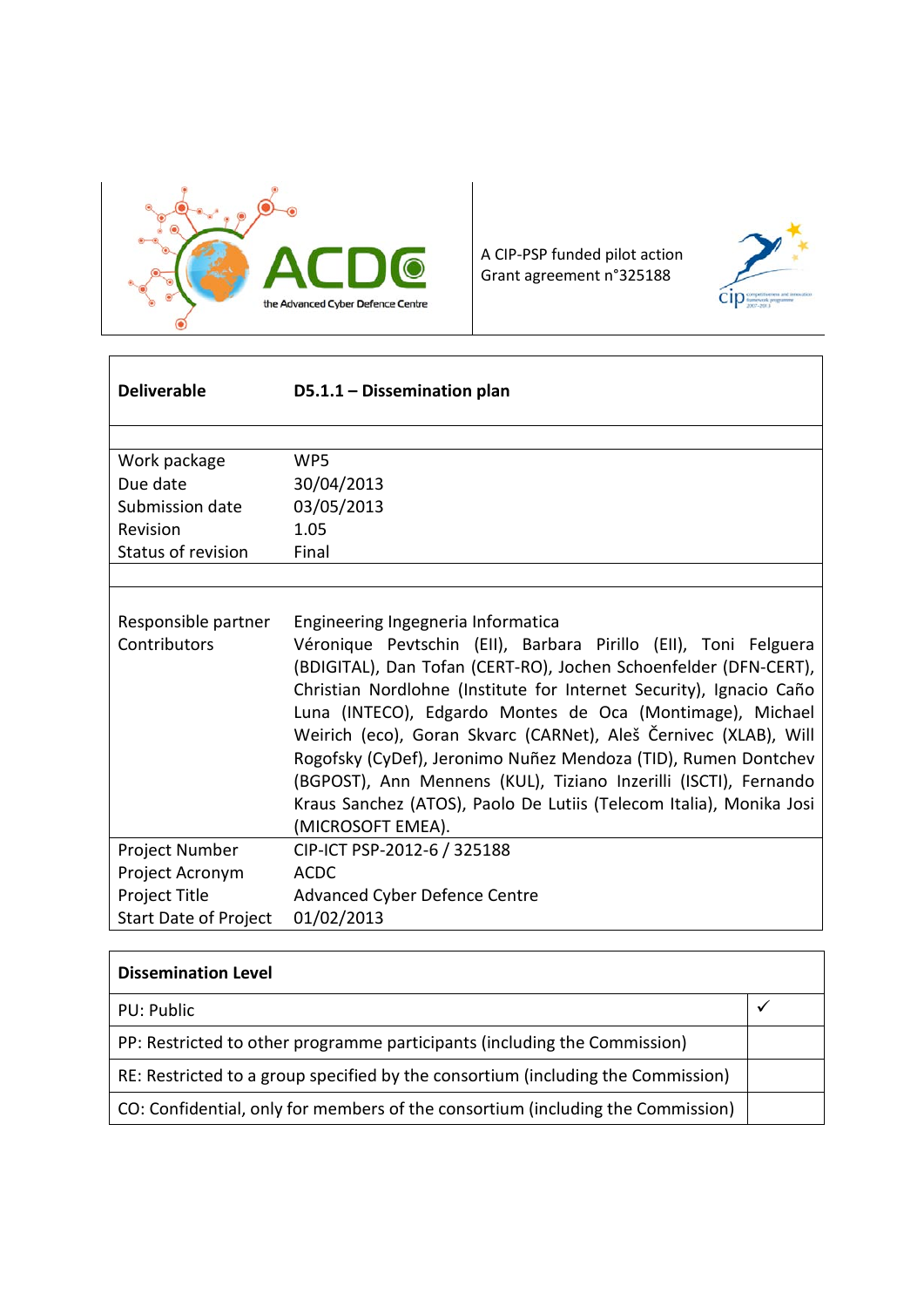

## **Version history**

| Rev. | Date       | Author                          | <b>Notes</b>                                     |  |
|------|------------|---------------------------------|--------------------------------------------------|--|
| 1.03 | 18/03/2013 | Véronique Pevtschin             | table of content<br>First<br>for<br>contribution |  |
| 1.04 | 22/04/2013 | Barbara Pirillo<br>All partners | Integration of all contributions                 |  |
|      |            |                                 |                                                  |  |

#### Glossary

 $\mathsf{ACDC}$ 

Advanced Cyber Defence Centre

## **Table of contents**

| 1.          |      |  |
|-------------|------|--|
| 2.          |      |  |
| 3.          |      |  |
| 4.          |      |  |
|             | 4.1. |  |
|             | 4.2. |  |
|             | 4.3. |  |
|             | 4.4. |  |
| 5.          |      |  |
| 6.          |      |  |
|             | 6.1. |  |
|             | 6.2. |  |
|             | 6.3. |  |
|             | 6.4. |  |
| $7_{\cdot}$ |      |  |
| 8.          |      |  |
| 9.          |      |  |
|             |      |  |

## **Table of tables**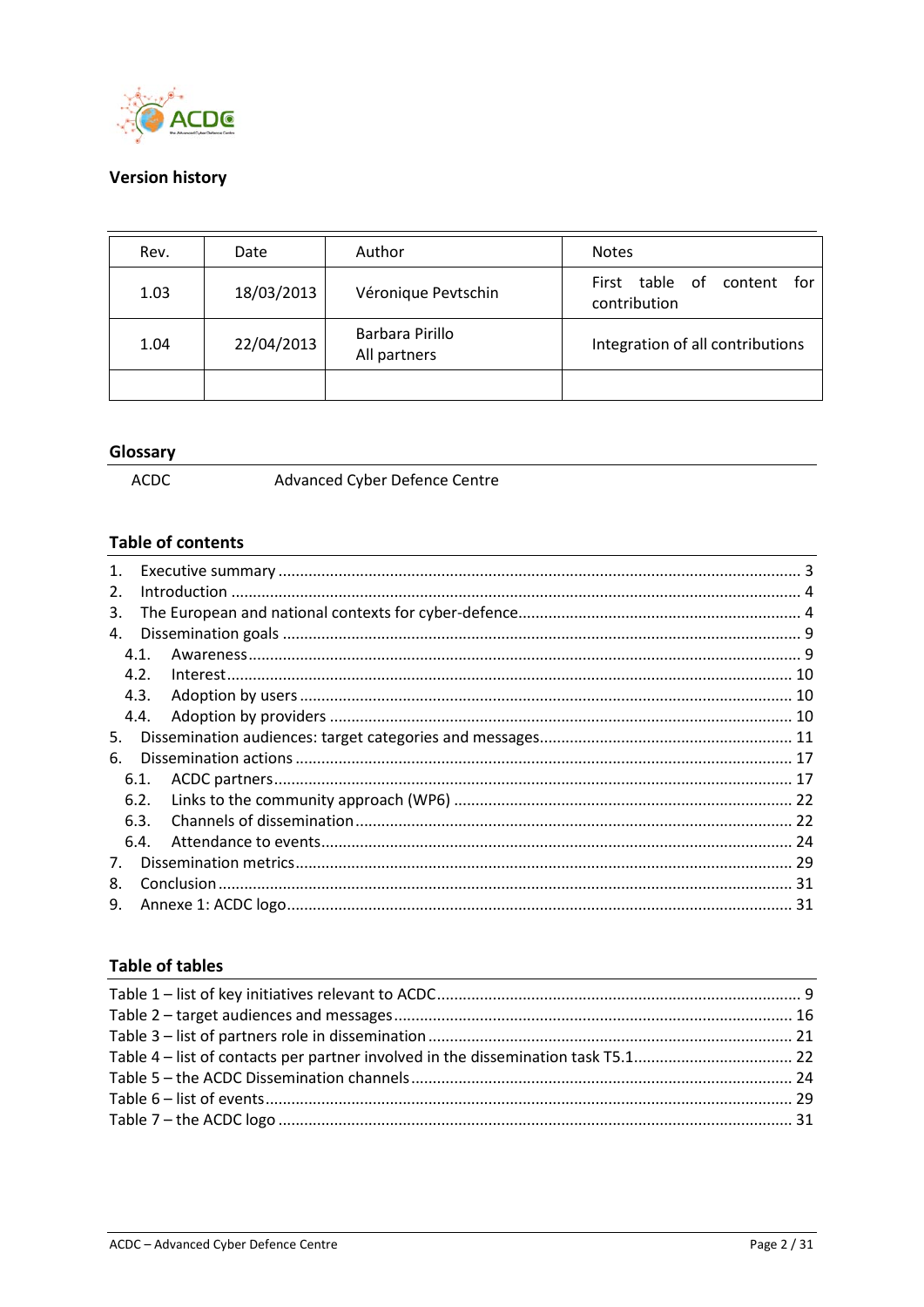

# **D5.1.1 – Dissemination plan**

## <span id="page-2-0"></span>**1. Executive summary**

ACDC is a large pilot project, run as a European co-funded initiative until July 2013, with the aim to continue beyond this deadline as a community run centre, providing not only botnet fighting services but also additional cyber-protection services to a wide community.

The seed activities are all included in the ACDC project, and the dissemination plan is an important component supporting these activities.

The dissemination plan detailed below involves all partners, identifies key stakeholders and how these will be adressed along awareness, participation and adoption directions.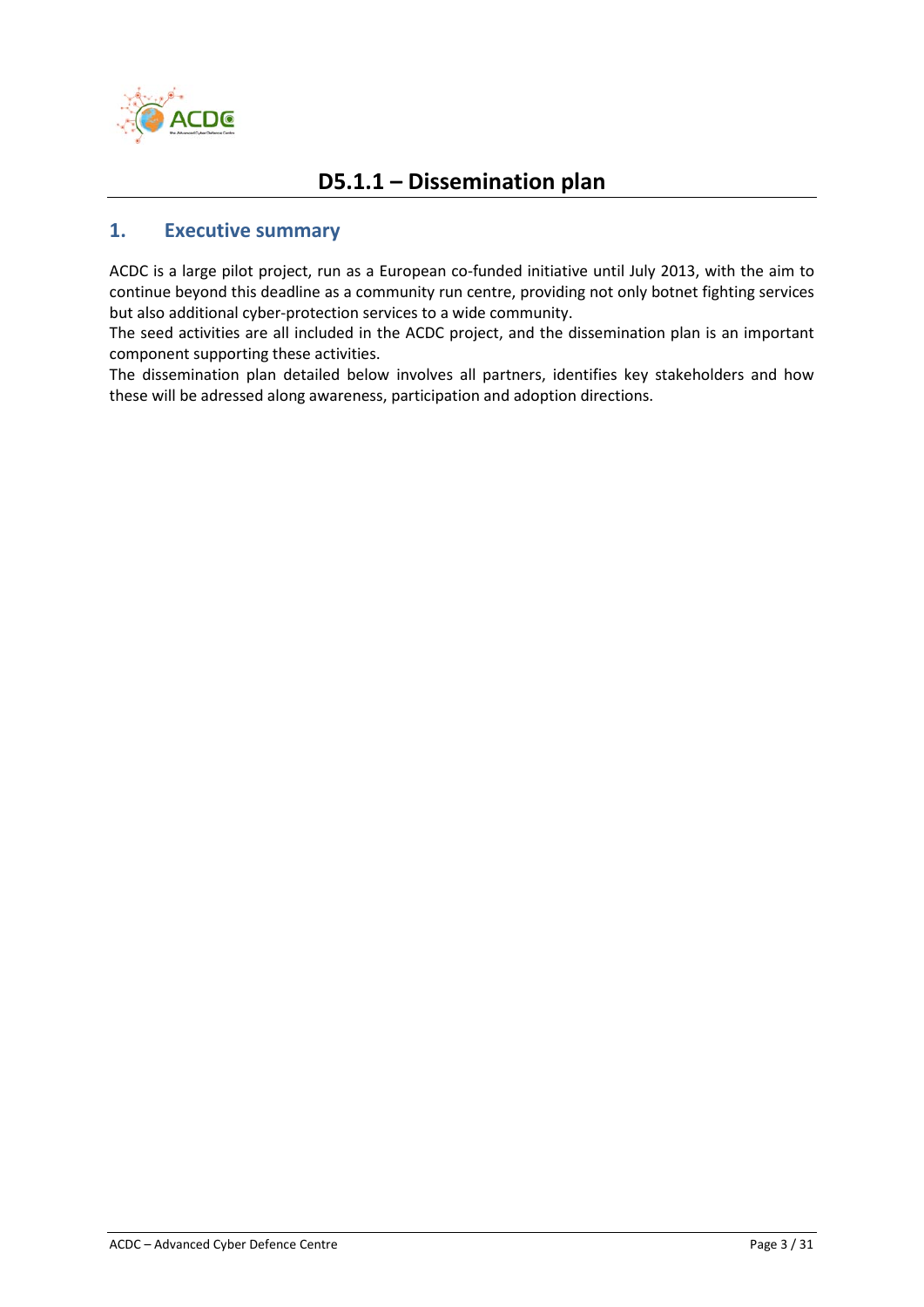

## <span id="page-3-0"></span>**2. Introduction**

Deliverable D5.1.1 is the first version of the ACDC pilot project dissemination plan. The ACDC dissemination plan is part of a wider community oriented approach in which ACDC aims to deploy a comprehensive interconnected set of support centres to help European citizens and organisations to fight the negative impacts of botnets.

This pilot project is set in a wider context of the European Cyber-Security Strategy and the ACDC dissemination plan therefore defines the overall umbrella under which the ACDC pilot project

- Sets up specific visibility actions to create *awareness*
- links to the project exercises to foster *adoption* through best practices as well as *contributions* of new solutions to the ACDC European centre
- identifies and animates a community of stakeholders beyond the ACDC partners (WP6)

To fully understand the choices of the dissemination plan, D5.1.1 is structured in the following sections:

- section 1 introduces the European context in which ACDC operates
- section 2 identifies the dissemination goals
- section 3 structures the target audience into categories and specifies the dissemination messages for awareness, adoption and contribution
- section 4 lists the concrete set of activities envisaged by ACDC
- section 5 introduces the metrics to monitor the dissemination activity and which will be detailed in D5.1.2, D5.1.3 and D5.1.4 to evaluate the impact of dissemination and, if needed, realign the initial plan

# <span id="page-3-1"></span>**3. The European and national contexts for cyber-defence**

This section provides an overview of the key initiatives on-going within and across Member States and at European level to build up a cyber-defence capability.

| <i>Initiative</i>        | National / regional | Relevance to ACDC                                                       |  |
|--------------------------|---------------------|-------------------------------------------------------------------------|--|
|                          | / European          |                                                                         |  |
| European Cyber           | European            | European program, managed by ENISA, In accordance with the EU           |  |
| Security Month           |                     | CyberSecurity Strategy, with the scope of promoting cyber-security      |  |
| 2013                     |                     | across Europe. Romania will be part of this initiative in 2013 and will |  |
|                          |                     | help in promoting the message and results of the ACDC project.          |  |
| National Cyber           | <b>National</b>     | Romania's National Cyber-Security Strategy has been released            |  |
| <b>Security Strategy</b> | (Romania)           | recently. It is in accordance with the EU Cyber-Security Strategy and   |  |
|                          |                     | its main purpose is to strenghten the security of the national cyber-   |  |
|                          |                     | space. The results of the ACDC project could be used in achieving our   |  |
|                          |                     | objectives.                                                             |  |
| <b>National</b>          | National            | EU funded project that aims to prepare a 40 persons trained cyber-      |  |
| CyberCrime               | (Romania)           | security team within Romanian public institutions that deal with        |  |
| Defence Center-          |                     | cyber-crime.                                                            |  |
| SMIS code 37595          |                     |                                                                         |  |
| Romanian Digital         | <b>National</b>     | As part of Europe Digital Agenda 2020                                   |  |
| Agenda                   | (Romania)           |                                                                         |  |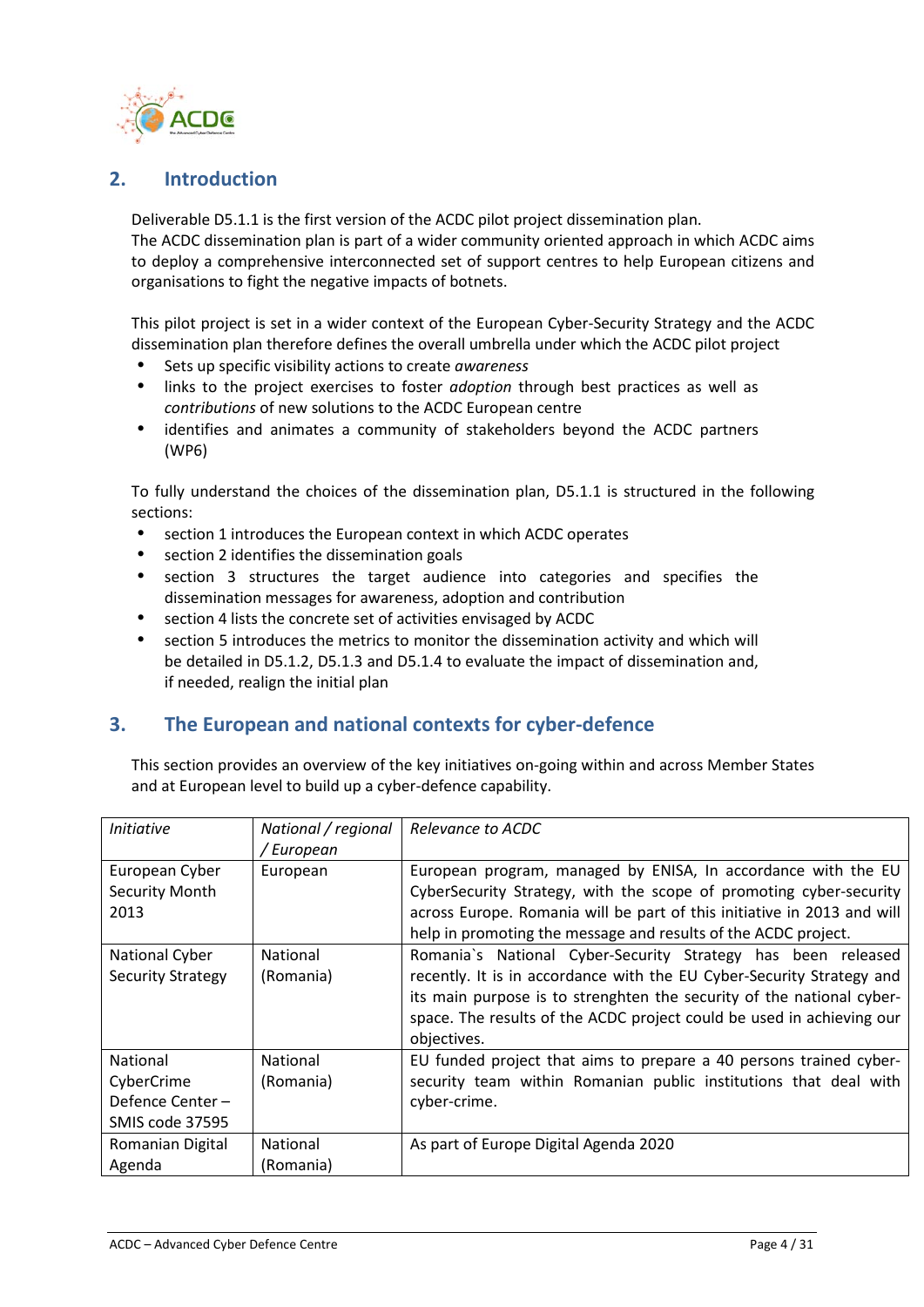

| <b>EU Cyber Security</b><br>Strategy                                                                                                                                                                                                                                                                                                                                   | European<br>Joint presentation<br>by DG-Home, DG-<br>CNECT, EEAS                         | The EU Cyber Security Strategy recommends the enhancement of<br>European and international cooperation, including the launch of an<br>initiative to fight botnets. It also lists a key number of stakeholders<br>that are direct targets for the ACDC dissemination and community<br>activities                     |  |  |
|------------------------------------------------------------------------------------------------------------------------------------------------------------------------------------------------------------------------------------------------------------------------------------------------------------------------------------------------------------------------|------------------------------------------------------------------------------------------|---------------------------------------------------------------------------------------------------------------------------------------------------------------------------------------------------------------------------------------------------------------------------------------------------------------------|--|--|
| Cyber-Europe<br>exercises                                                                                                                                                                                                                                                                                                                                              | European / ENISA                                                                         | The Cyber-Europe exercises are managed by ENISA to create<br>collaboration for managing cyber-threats across Europe. This initiative<br>is relevant to ACDC as a target for collaboration with the ACDC<br>clearing house.                                                                                          |  |  |
| Telefónica Security<br><b>Services</b>                                                                                                                                                                                                                                                                                                                                 | National/<br>Telefónica Group:<br>Spain, UK,<br>German, Ireland<br>and Czech<br>Republic | Telefonica provides security services to its users. This services are<br>aligned with the fight against spam, malware and others security<br>problems.<br>(http://www.telefonica.com/es/digital/html/digital_services/security.<br>shtml)                                                                           |  |  |
| Spanish Digital<br>Agenda                                                                                                                                                                                                                                                                                                                                              | National (Spain)                                                                         | One of the main objectives of the Spanish Digital Agenda is to<br>strengthen the citizens' confidence in new technologies. One of the<br>courses of actions for this objective points at INTECO as centre of<br>excellence in digital trust.<br>This initiative is relevant to ACDC for the Spanish support centre. |  |  |
| Spanish<br>Cibersecurity<br>Strategy                                                                                                                                                                                                                                                                                                                                   | National (Spain)                                                                         | Standards and best practices develop in cibersecurity and promotion<br>of its adoption.<br>The Strategy also develops cibersecurity exercises program.                                                                                                                                                              |  |  |
| Institutional<br>cooperation with<br>other MS using<br>local agreement<br>(Spain) between<br>Ministry of Home<br>Affairs and<br>Ministry of<br>Industry<br>Agreement with<br>Critical<br>Infrastructure<br>Protection<br>Cooperation<br>with Law<br>Enforcement<br>Agencies<br>(cibercrime,<br>and<br>ciberterrorism)<br>Awareness,<br>training and<br>ciber-exercises | National (Spain)                                                                         | The direct contact with key govermental organizations and authorities<br>may allow an open communication channel and discussion about new<br>possible lines of agreement specifically related to botnets incidents                                                                                                  |  |  |
| <b>Working Group</b>                                                                                                                                                                                                                                                                                                                                                   | National (Spain)                                                                         | Possibility to use a similar strategy and to localize the acquired                                                                                                                                                                                                                                                  |  |  |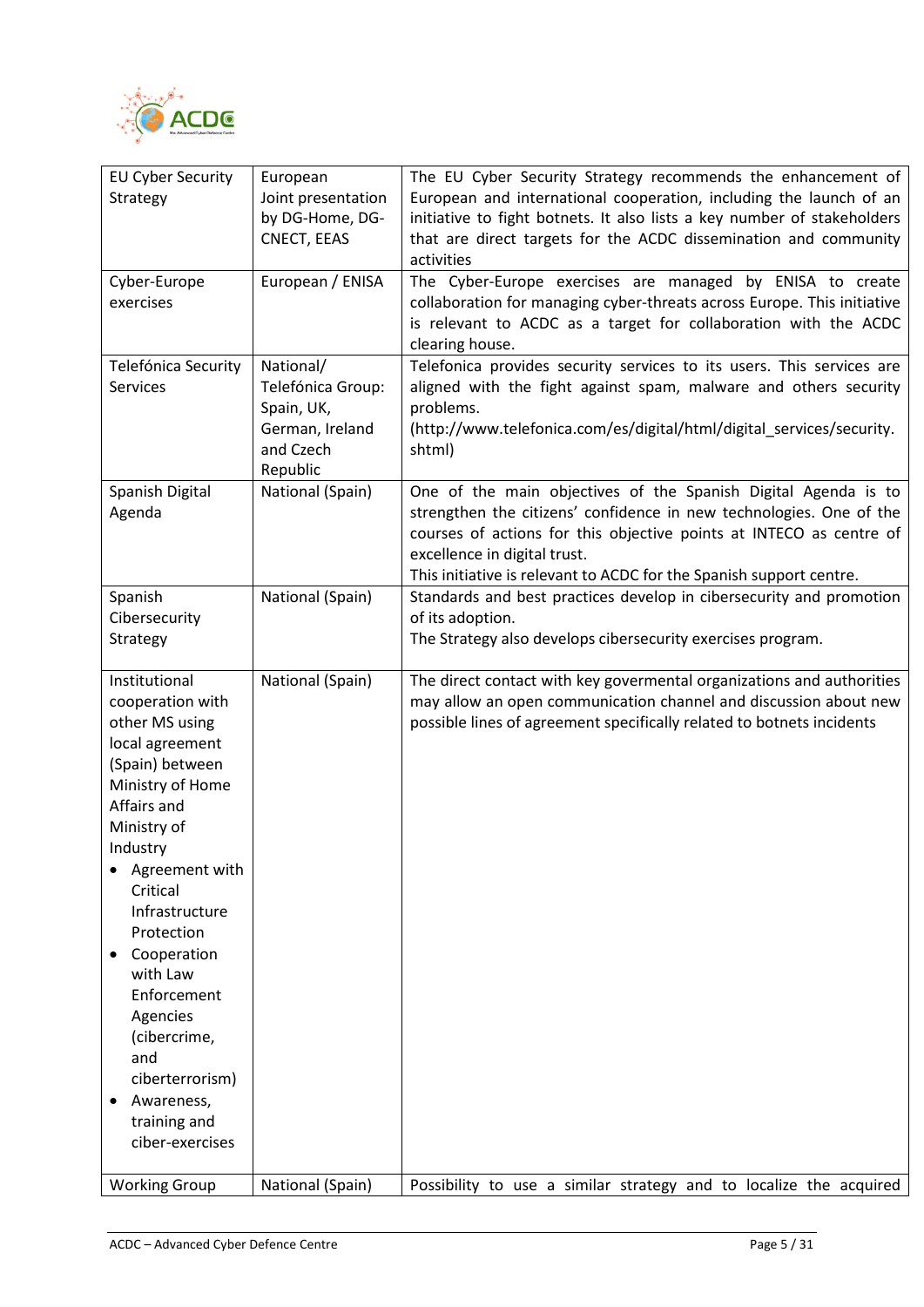

| with national ISPs        |                     | knowledge.                                                                  |
|---------------------------|---------------------|-----------------------------------------------------------------------------|
| to develop a              |                     |                                                                             |
| collaborative             |                     |                                                                             |
| protocol in order         |                     |                                                                             |
| to prevent                |                     |                                                                             |
| cybercrime. This          |                     |                                                                             |
| working group has         |                     |                                                                             |
| recently started          |                     |                                                                             |
| and the protocol is       |                     |                                                                             |
| not yet available         |                     |                                                                             |
| <b>CCN-CERT</b>           | National (Spain)    | Provide security alert services for public administration, alert bulletins, |
|                           |                     | incident management, security training,                                     |
| Mando de Defensa          | National (Spain)    | National initiative that contributes to the appropriate response in the     |
| del Ciberespacio          |                     | cyberspace to threats or attacks that may affect national defense.          |
| (Defense Control          |                     |                                                                             |
| of Ciberspace)            |                     |                                                                             |
|                           |                     |                                                                             |
| <b>FCCN</b>               | National (Portugal) | Formal network of CSIRTs, which includes members from ISPs, Banks,          |
|                           |                     | Critical Infrastructure operators, etc                                      |
|                           |                     | FCCN is also a partner of the Portuguese Safer Internet Program and         |
|                           |                     | operates de Academic Network.                                               |
| CSA-SI (CSA               | National (Slovenia) | CSA-SI promotes security mechanisms available for the use within            |
| Slovenian Chapter)        |                     | cloud computing. It also promotes localisation of research on the           |
|                           |                     | Slovenian level. ACDC could benefit by dissemination through CSA-SI         |
|                           |                     | where potential end-users could be obtained.                                |
| <b>RESOLUTION</b><br>on   | National (Slovenia) | Act states that Slovenia will create a national strategy for responding     |
| the<br>National           |                     | to cyber threats and the misuse of information technologies, and            |
| Security<br>Strategy      |                     | adopt necessary measures to ensure effective cyber defence.                 |
| of the Republic of        |                     |                                                                             |
| Slovenia                  |                     |                                                                             |
| ICS - Institute for       | National (Slovenia) | The mission of the ICS Ljubljana is to incorporate and develop new          |
| <b>Corporate Security</b> |                     | knowledge, experiences, findings and needs as well as to promote            |
| <b>Studies</b>            |                     | interests in the field of corporative security in, both, national and       |
| (http://www.ics-          |                     | international environments. ACDC could find additional stakeholders         |
| institut.com/en)          |                     | and interested parties with collaboration with ICS.                         |
| European Cyber            | European            | The Centre will become the focal point in the EU's fight against            |
| Crime Centre (EC3)        |                     | cybercrime, contributing to faster reactions in the event of cyber          |
|                           |                     | attacks. It will support Member States and the European Union's             |
|                           |                     | institutions in building operational and analytical capacity for            |
|                           |                     | investigations and cooperation with international partners.                 |
|                           |                     | EC3 actively fights botnets in Europe and contributes to the ACDC           |
| FCCU - Federal            | National (Belgium)  | The Federal Computer Crime Unit FCCU of the Belgian Federal Judicial        |
| <b>Computer Crime</b>     |                     | Police is the central service coordinating, organising the working          |
| Unit                      |                     | environment for Belgian police services in the field of :                   |
|                           |                     | - Combating cybercrime (hacking, espionage, sabotage, fraud, )              |
|                           |                     | - Digital forensics (computers, networks, internet)                         |
|                           |                     | The FCCU is active on policy level as well as on operational level. It is   |
|                           |                     | trying to create partnerships and                                           |
|                           |                     | circumstances for a safer cyberspace. It works therefore on national        |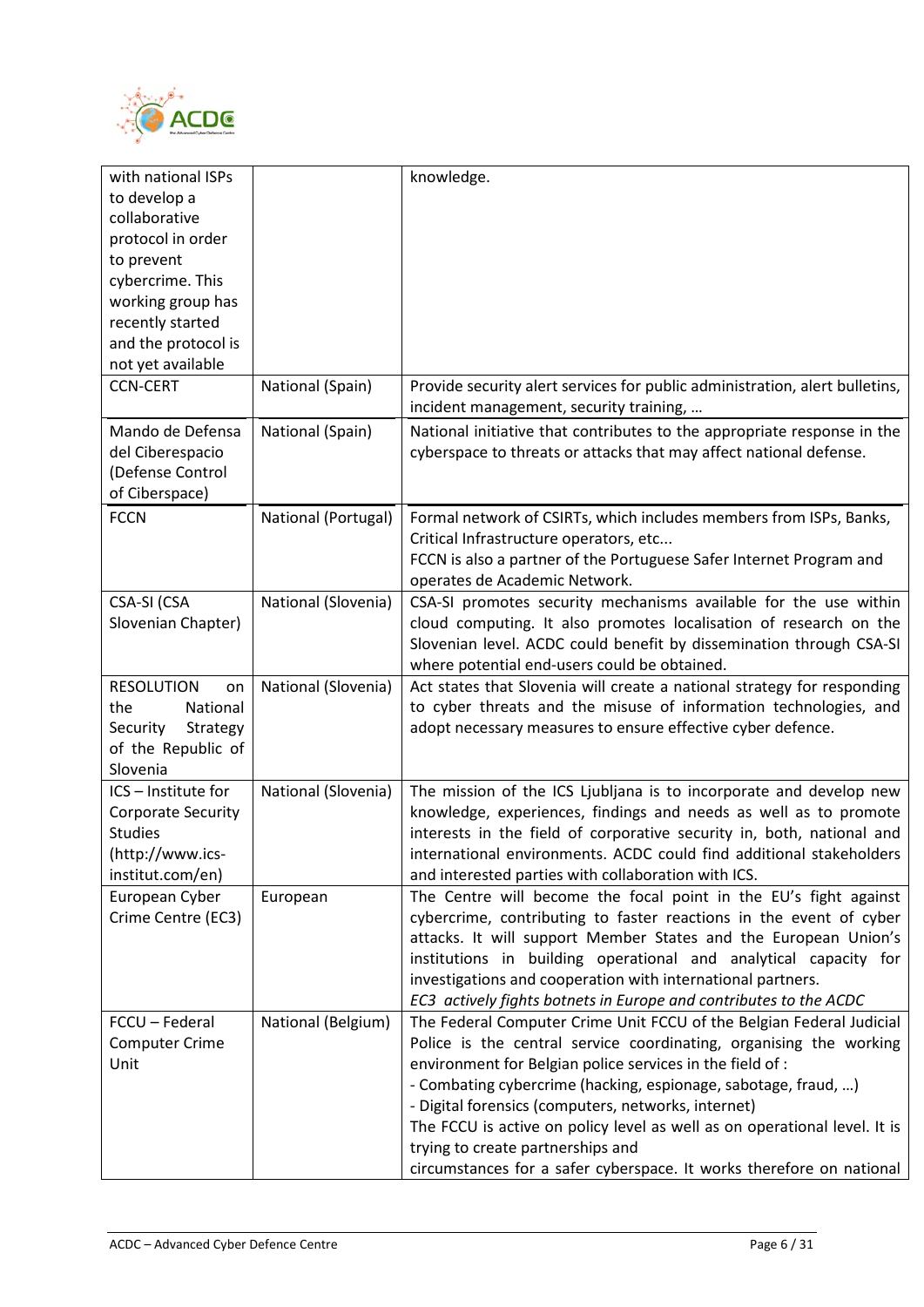

|                                    |                                                                 | and international level on different<br>platforms : the Belgian Network for information security - BELNIS                                                                                                                                                                                                                                                                                                                                                                                    |  |
|------------------------------------|-----------------------------------------------------------------|----------------------------------------------------------------------------------------------------------------------------------------------------------------------------------------------------------------------------------------------------------------------------------------------------------------------------------------------------------------------------------------------------------------------------------------------------------------------------------------------|--|
|                                    |                                                                 | (advisory body to the Federal government), the<br>European Cybercrime Task Force (EUCTF - association of EU heads of                                                                                                                                                                                                                                                                                                                                                                         |  |
|                                    |                                                                 | national cybercrime units), Europol                                                                                                                                                                                                                                                                                                                                                                                                                                                          |  |
|                                    |                                                                 | with the European Cybercrime Centre, Interpol and many others                                                                                                                                                                                                                                                                                                                                                                                                                                |  |
|                                    |                                                                 | FCCU is actively involved in identification, analysis and takedown of                                                                                                                                                                                                                                                                                                                                                                                                                        |  |
|                                    |                                                                 | botnet command and control servers                                                                                                                                                                                                                                                                                                                                                                                                                                                           |  |
|                                    |                                                                 | http://www.polfed-fedpol.be/org/org_dgj_FCCU_RCCU_nl.php                                                                                                                                                                                                                                                                                                                                                                                                                                     |  |
| CERT.be                            | National (Belgium)                                              | CERT.be is the federal cyber emergency team and its constituency is<br>providers of key resources and critical infrastructures: Banks; ISPs;<br>Energy providers; Transport providers; Any institution or company<br>identified as CIP; Federal, Regional and Community Public bodies as<br>well as the individual internet users.<br>CERT.be is an essential part of the cyber resilience preparedness and<br>tracks cyber-threats such as botnets in the Belgian territory.<br>www.cert.be |  |
| <b>Cyber Security</b>              | National (Belgium)                                              | The Belgian federal Cyber Security Strategy identifies 3 strategic                                                                                                                                                                                                                                                                                                                                                                                                                           |  |
| Strategy for                       |                                                                 | objectives which are to be realised through different initiatives in                                                                                                                                                                                                                                                                                                                                                                                                                         |  |
| Belgium                            |                                                                 | eight identified action domains: 1) a safe and reliable cyberspace, 2)                                                                                                                                                                                                                                                                                                                                                                                                                       |  |
|                                    |                                                                 | an optimal security and protection for critical infrastructures and                                                                                                                                                                                                                                                                                                                                                                                                                          |  |
|                                    |                                                                 | governmental information systems, 3) the development of national                                                                                                                                                                                                                                                                                                                                                                                                                             |  |
|                                    |                                                                 | cyber security capabilities<br>The Strategy will help Belgium to identify and fight cybersecurity                                                                                                                                                                                                                                                                                                                                                                                            |  |
|                                    |                                                                 | menaces (including botnets) more efficiently.                                                                                                                                                                                                                                                                                                                                                                                                                                                |  |
|                                    |                                                                 | See www.b-ccentre.be                                                                                                                                                                                                                                                                                                                                                                                                                                                                         |  |
| <b>B-CCENTRE-</b>                  | National (Belgium)                                              | B-CCENTRE provides a platform for exchange of knowledge and                                                                                                                                                                                                                                                                                                                                                                                                                                  |  |
| Belgian Cybercrime                 | - European as part                                              | information for actors involved in fighting cybercrime in Belgium. It                                                                                                                                                                                                                                                                                                                                                                                                                        |  |
| Centre of                          | of the 2CENTRE                                                  | conducts research, provides training and contributes to awareness                                                                                                                                                                                                                                                                                                                                                                                                                            |  |
| <b>Excellence for</b>              | network                                                         | raising regarding cybercrime, including botnet related issues. It                                                                                                                                                                                                                                                                                                                                                                                                                            |  |
| Training, Research                 |                                                                 | collaborates with similar centres throughout the EU Member States.                                                                                                                                                                                                                                                                                                                                                                                                                           |  |
| and Education                      |                                                                 |                                                                                                                                                                                                                                                                                                                                                                                                                                                                                              |  |
| Law of July $1st$                  | National/European                                               | The law calls for an enhanced level of protection of electronic                                                                                                                                                                                                                                                                                                                                                                                                                              |  |
| 2011, transposing                  |                                                                 | communications and aims to reducing vulnerability of this critical                                                                                                                                                                                                                                                                                                                                                                                                                           |  |
| the EC Directive<br>2008/114/EC on |                                                                 | infrastructure.                                                                                                                                                                                                                                                                                                                                                                                                                                                                              |  |
| the identification                 |                                                                 | For the ACDC, it means Belgium is focused in preventing large scale<br>botnets) that<br>attacks<br>(e.g.<br>may<br>compromise<br>electronic                                                                                                                                                                                                                                                                                                                                                  |  |
| and designation of                 |                                                                 | communications operations in the country.                                                                                                                                                                                                                                                                                                                                                                                                                                                    |  |
| critical                           |                                                                 |                                                                                                                                                                                                                                                                                                                                                                                                                                                                                              |  |
| infrastructures                    |                                                                 |                                                                                                                                                                                                                                                                                                                                                                                                                                                                                              |  |
| <b>Government CERT</b>             | National                                                        | BG national CERT - a potential client of ACDC data and tools.                                                                                                                                                                                                                                                                                                                                                                                                                                |  |
| BG                                 |                                                                 |                                                                                                                                                                                                                                                                                                                                                                                                                                                                                              |  |
| Joint Cyber Unit -                 | National (Bulgaria)                                             | Newly established initiative from NATO(NATO Computer Incident                                                                                                                                                                                                                                                                                                                                                                                                                                |  |
| MOD BG                             | Response Capability(NCIRC)) collaborating with Bulgarian MOD to |                                                                                                                                                                                                                                                                                                                                                                                                                                                                                              |  |
|                                    |                                                                 | counter national cyber threats. A potential client of ACDC data and<br>tools.                                                                                                                                                                                                                                                                                                                                                                                                                |  |
| <b>Security Service</b>            | National                                                        | An initiative with Chief Directorate "Combating Organized Crime"                                                                                                                                                                                                                                                                                                                                                                                                                             |  |
|                                    |                                                                 | (CDCOC) focusing on investigating cyber threats from foreign agencies.                                                                                                                                                                                                                                                                                                                                                                                                                       |  |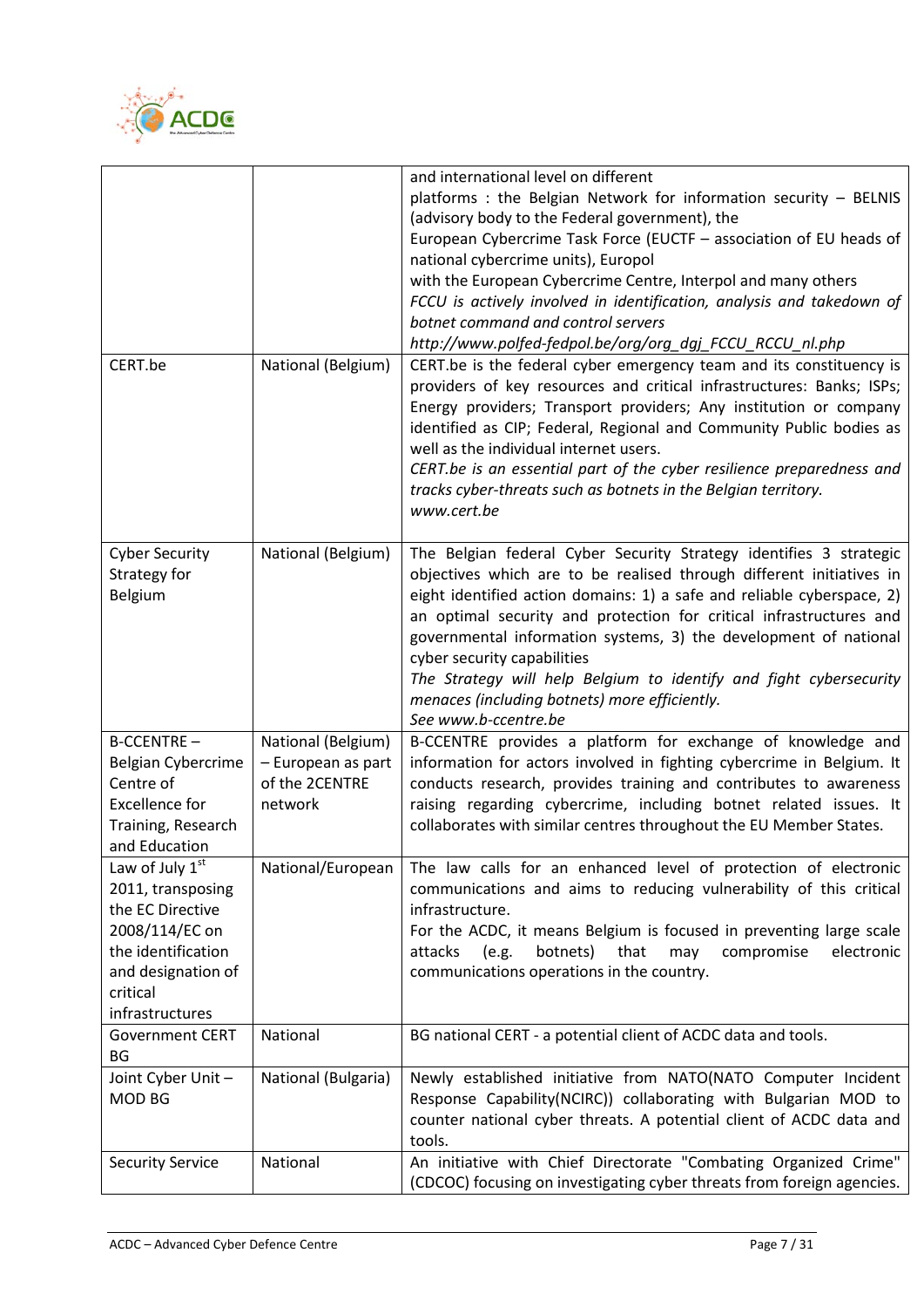

| GovCertUK                                                                                                                                  | National (UK)      | UK's national CERT, run by GCHQ. A potential client of ACDC<br>data/tools.                                                                                                                                                                                                                                                                                                                                                                                                                                                                                |  |  |
|--------------------------------------------------------------------------------------------------------------------------------------------|--------------------|-----------------------------------------------------------------------------------------------------------------------------------------------------------------------------------------------------------------------------------------------------------------------------------------------------------------------------------------------------------------------------------------------------------------------------------------------------------------------------------------------------------------------------------------------------------|--|--|
| Joint Cyber Unit                                                                                                                           | National (UK)      | Newly-established initiative from GCHQ/MOD to counter national<br>cyber threats. A potential client of ACDC data/tools.                                                                                                                                                                                                                                                                                                                                                                                                                                   |  |  |
| <b>Security Service</b>                                                                                                                    | National (UK)      | An initiative from GCHQ/MOD focusing on investigating cyber threats<br>from foreign agencies.                                                                                                                                                                                                                                                                                                                                                                                                                                                             |  |  |
| Centre for the<br>Protection of<br>National<br>Infrastructure                                                                              | National (UK)      | An extension of the Security Service that uses its intelligence to inform<br>work on standards and vulnerabilities.                                                                                                                                                                                                                                                                                                                                                                                                                                       |  |  |
| European Public-<br>Private Partnership<br>for Resilience<br>(EP3R)                                                                        | European           | EP3R is investigating strategies enhance the security and resilience in<br>Europe. Specific work packages have been established about botnet:<br>Tracking Down Botnets Offenders, Cyber Attacks Mitigation and<br>Response, Wide-Scale and Systematic Malware Disinfection. It is<br>important to maintain a strict relationship with that WPs in order to<br>avoid duplication of work and at the same to cover all the aspects<br>needed by an effective anti-botnet strategy                                                                           |  |  |
| <b>ETSI</b>                                                                                                                                | European           | ETSI is one of the main European SDO and is active in many security<br>aspects of the telecom industry (e.g. NGN, Smart Card, etc.). The<br>security and resilience of the Telco architecture is one of the main<br>concern of ETSI and ACDC can collaborate with many ETSI Technical<br>Committee.                                                                                                                                                                                                                                                       |  |  |
| <b>ITU-T</b>                                                                                                                               | Worldwide          | ITU-T has many ongoing security standardization activities (e.g.<br>Cybersecurity Information Exchange or CYBEX, offers the tools to<br>ensure rapid, internationally-coordinated responses to cyber threats).<br>ACDC can collaborate in particular with the SG17, which is dedicated<br>to the security.                                                                                                                                                                                                                                                |  |  |
| Nemesys                                                                                                                                    | European           | EU funded project dedicated to the mobile botnet. etc.                                                                                                                                                                                                                                                                                                                                                                                                                                                                                                    |  |  |
| <b>TERENA TF-CSIRT</b>                                                                                                                     | European           | TF-CSIRT is a task force that promotes collaboration and coordination<br>between CSIRTs in Europe and neighbouring regions, whilst liaising<br>with relevant organisations at the global level and in other regions.<br>TF-CSIRT provides trusted exchange between CSIRT teams on a<br>European basis. It also provides team accreditation and certification<br>services. Both activities provide opportunities for ACDC dissemination<br>especially inside the CERT community, with the accreditation process<br>also being relevant to user management. |  |  |
| National<br>Information<br><b>Security Act</b>                                                                                             | National (Croatia) | Act that says that CARNet operates National CERT as a separate<br>department. National CERT is in charge for the security of all Internet<br>users in Croatia except government users, and is at the same time<br>National Point of contact (PoC) for incident reporting when the source<br>of the incident is foreign.                                                                                                                                                                                                                                   |  |  |
| Regulation of the<br>national telco<br>agency (HAKOM)<br>about "The means<br>and deadlines for<br>the<br>implementation of<br>measures for |                    | This Regulation instructs all ISPs to cooperate in solving severe<br>incidents on their infrastructure with CERTs in charge for this.                                                                                                                                                                                                                                                                                                                                                                                                                     |  |  |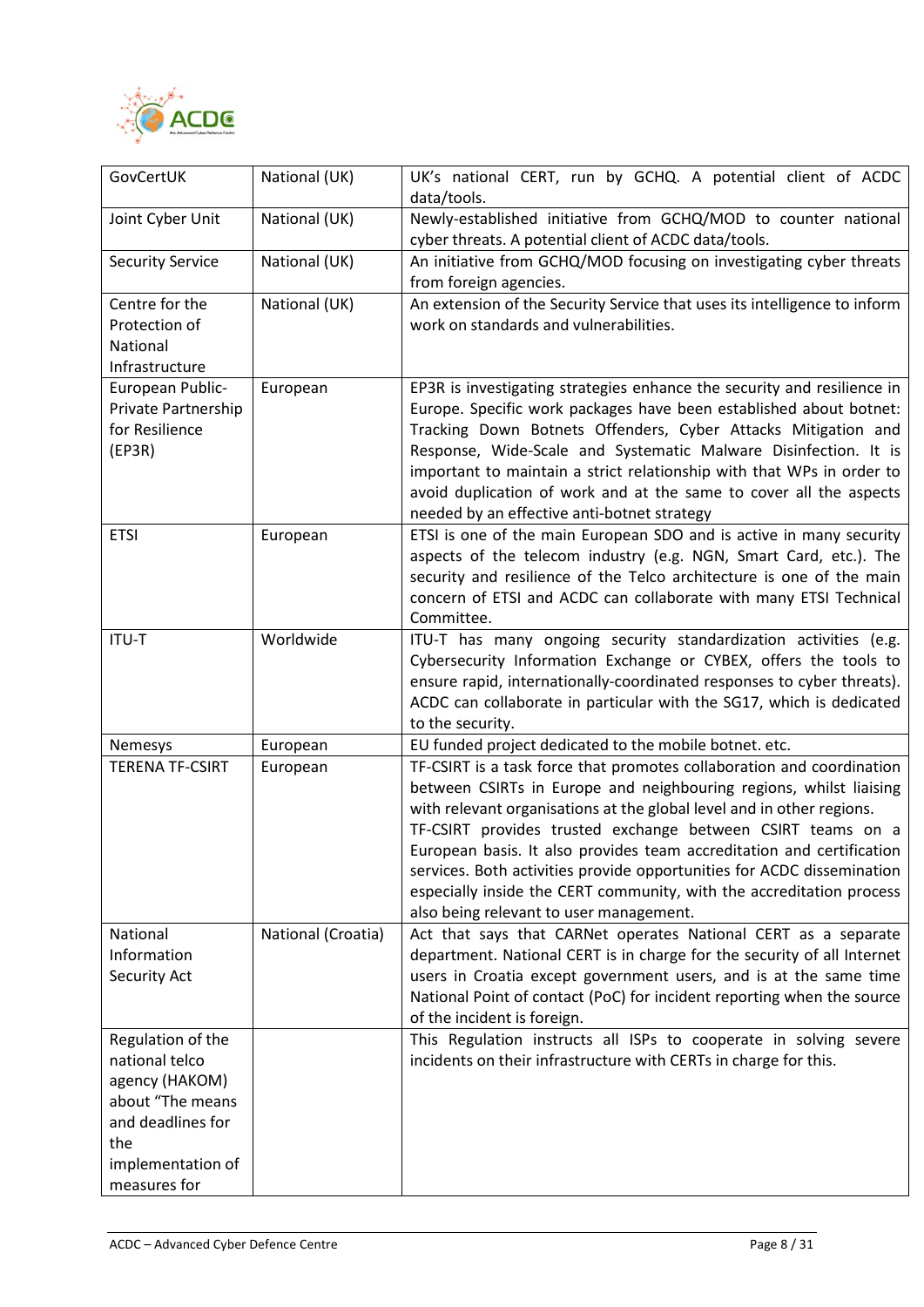

| protection and     |           |                                                                          |
|--------------------|-----------|--------------------------------------------------------------------------|
| security of        |           |                                                                          |
| integrity of       |           |                                                                          |
| information        |           |                                                                          |
|                    |           |                                                                          |
| networks"          |           |                                                                          |
| Initiative-S       | National  | A website monitoring service for the security of the Internet            |
|                    | (Germany) | presences of national customers                                          |
| Botfrei.de         | National  | A Web Project dedictated to give information about PC security and       |
|                    | (Germany) | provides Tools and Tests related to security software and PC security    |
|                    |           | in general.                                                              |
|                    |           | It includes the following dissemination platforms, which are already     |
|                    |           | well-known and highly frequented:                                        |
|                    |           | website (www.botfrei.de),<br>$\bullet$                                   |
|                    |           | weblog http://blog.botfrei.de,<br>$\bullet$                              |
|                    |           | several threat optimized landing pages (e.g. www.bka-                    |
|                    |           | trojaner.de or www.dnschanger.eu) for dedicated types of                 |
|                    |           | incidents and                                                            |
|                    |           | support-forum (http://forum.botfrei.de).                                 |
| Anti-Botnet-Center | National  | In order to help affected customers, eco provides with the Anti-         |
|                    | (Germany) | Botnet-Beratungs-Zentrum (ABBZ) a national Support Centre solution       |
|                    |           | for Germany, elaborating incident based step-by-step advisories and      |
|                    |           | assisting end customers getting rid of reported security incidents.      |
| <b>CESICAT</b>     | Regional  | CESICAT (Centre de Seguretat de la Informavió de Catalunya) is the       |
|                    |           | Catalan Goverment security agency. As such its mission is to provide     |
|                    |           | awareness about on-line security amongst the Catalan public              |
|                    |           | administration and particularly its associated critical infrastructures. |
|                    |           |                                                                          |
|                    |           | CESICAT can be a strong ACDC recommender at its local and regional       |
|                    |           | influence domain.                                                        |

*Table 1 – list of key initiatives relevant to ACDC*

## <span id="page-8-0"></span>**4. Dissemination goals**

The previous section highlights that ACDC operates in an extensive environment at EU and Member States level. While on the one hand the dynamics of this environment provide ACDC with a real opportunity for visibility and impact, its complexity requires that the dissemination plan identify clear goals, supported by a detailed implementation approach.

The dissemination activity aims to achieve the following goals:

- Create awareness
- Raise interest
- Foster adoption as user of one or more of the ACDC services
- <span id="page-8-1"></span>• Foster adoption as contributing one or more solutions to the ACDC services

#### 4.1. Awareness

The awareness activity is organised to provide a first level of information about ACDC, to create visibility about its existence, main goals and milestones. The awareness will be enhanced by paying specific attention to demonstrate the "tangible" outcome of the project, in clear and comprehensible language.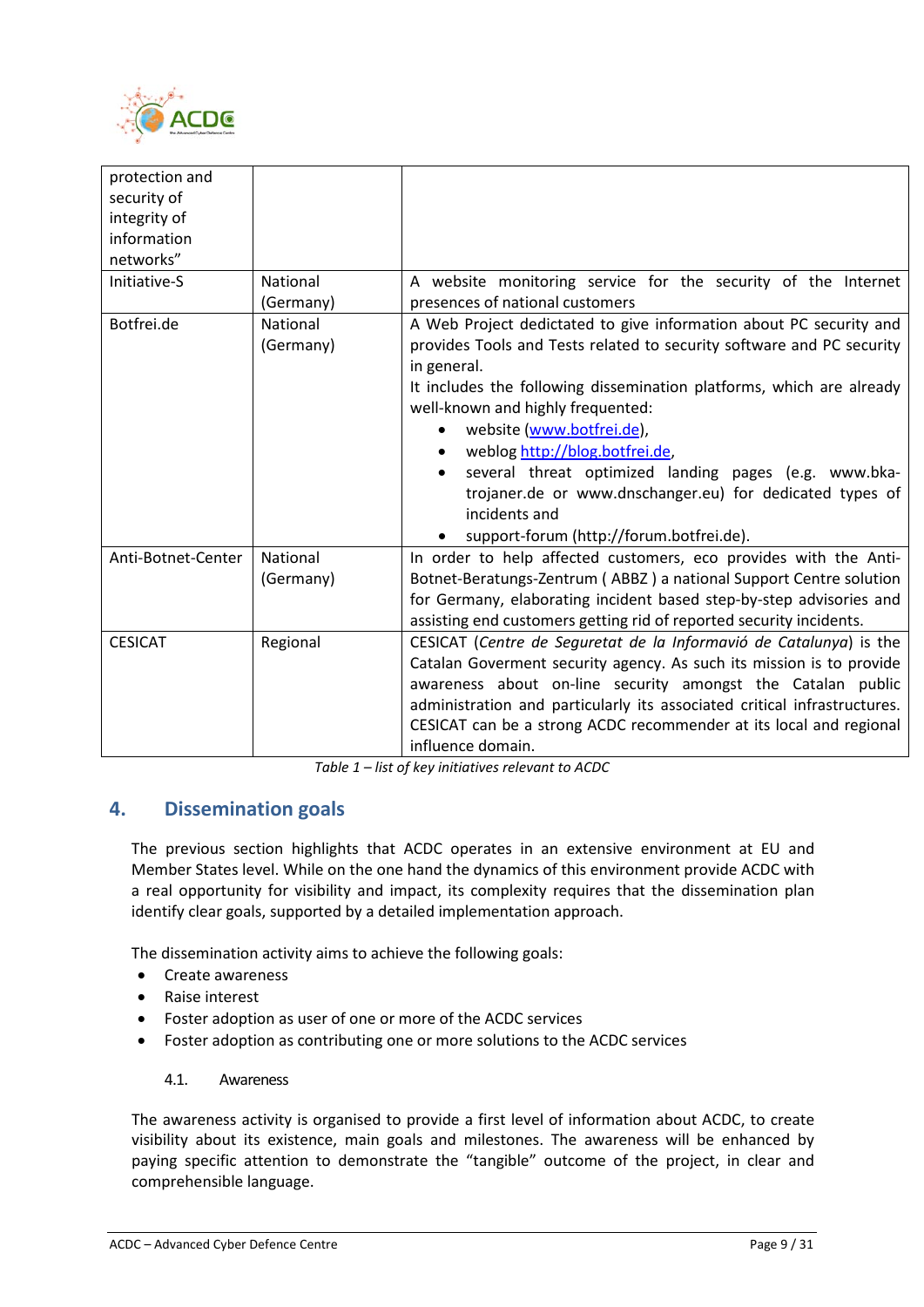

#### 4.2. Interest

<span id="page-9-0"></span>Raising interest is a second goal of dissemination, in which the main focus is to position ACDC as providing an interconnected set of support centres that can be useful to

- Users / victims of cyber-attacks to restore their devices to normal operation
- Organisations to understand the potential negative impact of botnets to their processes and how to avoid them
- Operators of critical infrastructures in the benefits of increasing their level of protection and the need for collaboration
- <span id="page-9-1"></span>etc

#### 4.3. Adoption by users

The "*adoption by users"* goal is designed to ensure that the services designed by ACDC are actually used by end-users, citizens, public administrations, industrial and research organisations to mitigate the results of a cyber-attack.

#### <span id="page-9-2"></span>4.4. Adoption by providers

The "*adoption by providers*" goal is designed to ensure that ACDC's continuous service oriented approach remains dynamic, in enticing providers of innovative solutions to make them available to users through the ACDC central clearing house or national support centres.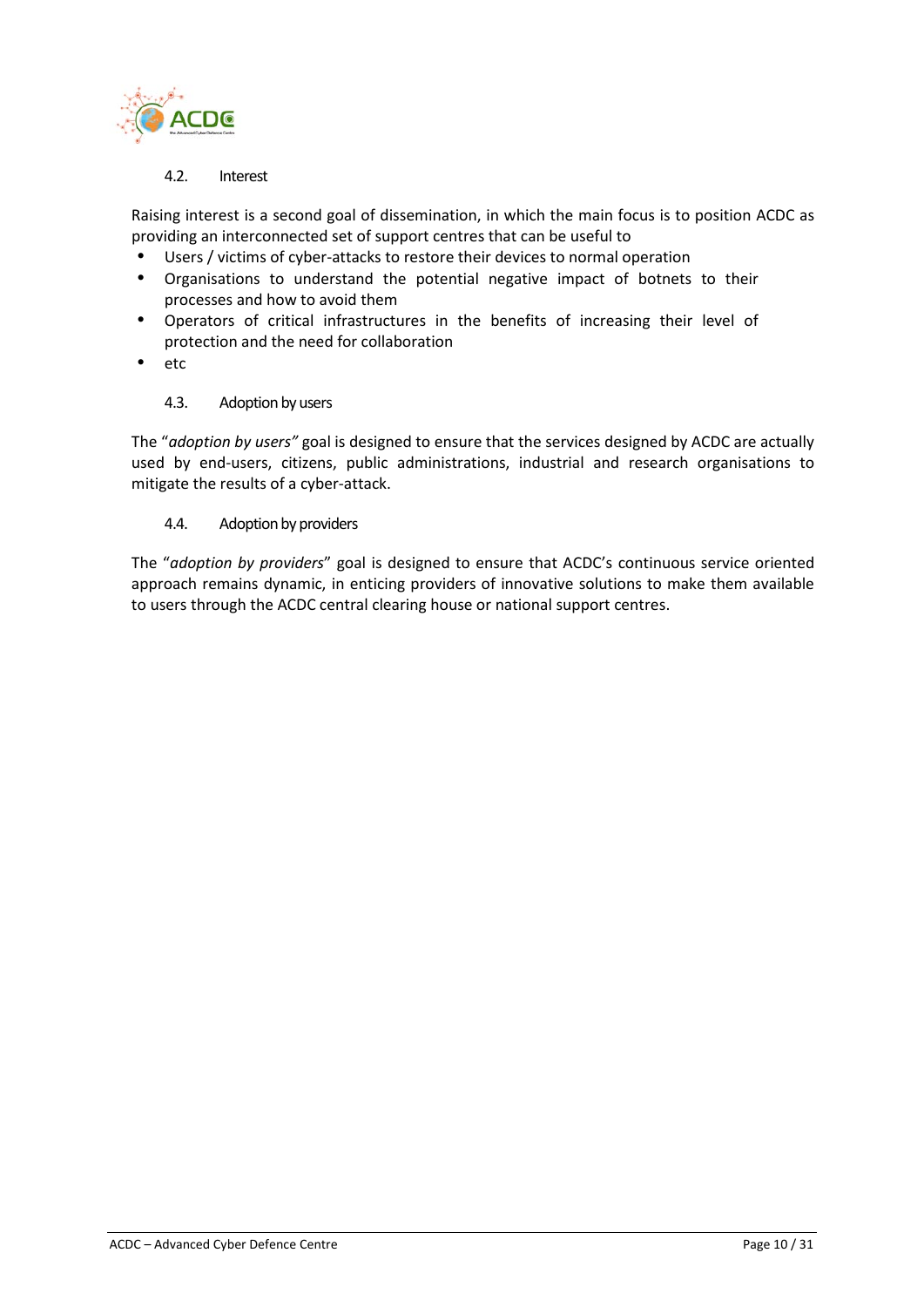# **5. Dissemination audiences: target categories and messages**

<span id="page-10-0"></span>

| Category                                                                                                          | <b>Awareness</b>                                                                                                                                                                                                                                                    | <b>Interest</b>                                                                                                                                                                                                                                                                                                                               | <b>Adoption as user</b>                                                                                                                                                                                                                                                                                    | <b>Adoption as contributor</b>                                                                                                                                                                                            |
|-------------------------------------------------------------------------------------------------------------------|---------------------------------------------------------------------------------------------------------------------------------------------------------------------------------------------------------------------------------------------------------------------|-----------------------------------------------------------------------------------------------------------------------------------------------------------------------------------------------------------------------------------------------------------------------------------------------------------------------------------------------|------------------------------------------------------------------------------------------------------------------------------------------------------------------------------------------------------------------------------------------------------------------------------------------------------------|---------------------------------------------------------------------------------------------------------------------------------------------------------------------------------------------------------------------------|
| Category name: EP / PM<br>Description: EU Parliament<br>Policy makers (at EU level<br>and at Member States level) | ACDC exists and is the first step<br>of a networked cyber-security<br>approach                                                                                                                                                                                      | ACDC is working to create a set of<br>interconnected support centres to<br>fight botnets. This is in direct<br>support of the European cyber-<br>security strategy.                                                                                                                                                                           | Not applicable                                                                                                                                                                                                                                                                                             | Not applicable                                                                                                                                                                                                            |
| Category name: MS Users<br><b>Description: Member States</b><br>(as users, national<br>governments)               | ACDC exists and is open to<br>expansion<br>Cooperation and collaboration<br>with other MS National CERTs<br>Institutional cooperation with<br>other MS using local agreement<br>(Spain) between Ministry of<br>Home Affairs and Ministry of<br>Industry<br>$\cdots$ | ACDC is available to link to new<br>Member States support centres<br><b>INTECO</b> can make available its<br>network of CERT contacts<br>CERT interested in international<br>view of fighting botnets<br>MS governments interested in<br>selling their activities related to<br>fight against botnets and<br>promoting a trustworthy internet | Join the ACDC network<br>and benefit from the<br>availability of different<br>services;<br>Higher impact when<br>mitigating international<br>networks of botnets and<br><b>C&amp;C</b> servers<br>Promoting e-commerce,<br>improving protection and<br>avoiding disruptions in<br>critical infrastructures | Join ACDC and contribute by<br>linking one or more support<br>centres to the ACDC<br>infrastructure<br>Implementing ACDC project<br>recommendations in their<br>countries<br>Using ACDC platform solution<br>and services |
| Category name: EC<br>Description: EU Commission                                                                   | ACDC exists and is a key step in<br>the fight of botnets                                                                                                                                                                                                            | ACDC directly addresses the<br>European cyber-security strategy<br>(mentioned in the strategy in the<br>fighting botnets initiative)                                                                                                                                                                                                          | Connect to ACDC to<br>protect the European<br>infrastructures                                                                                                                                                                                                                                              | Link the EU-CERT facility as a<br>support centre in the ACDC<br>set of interconnected centres                                                                                                                             |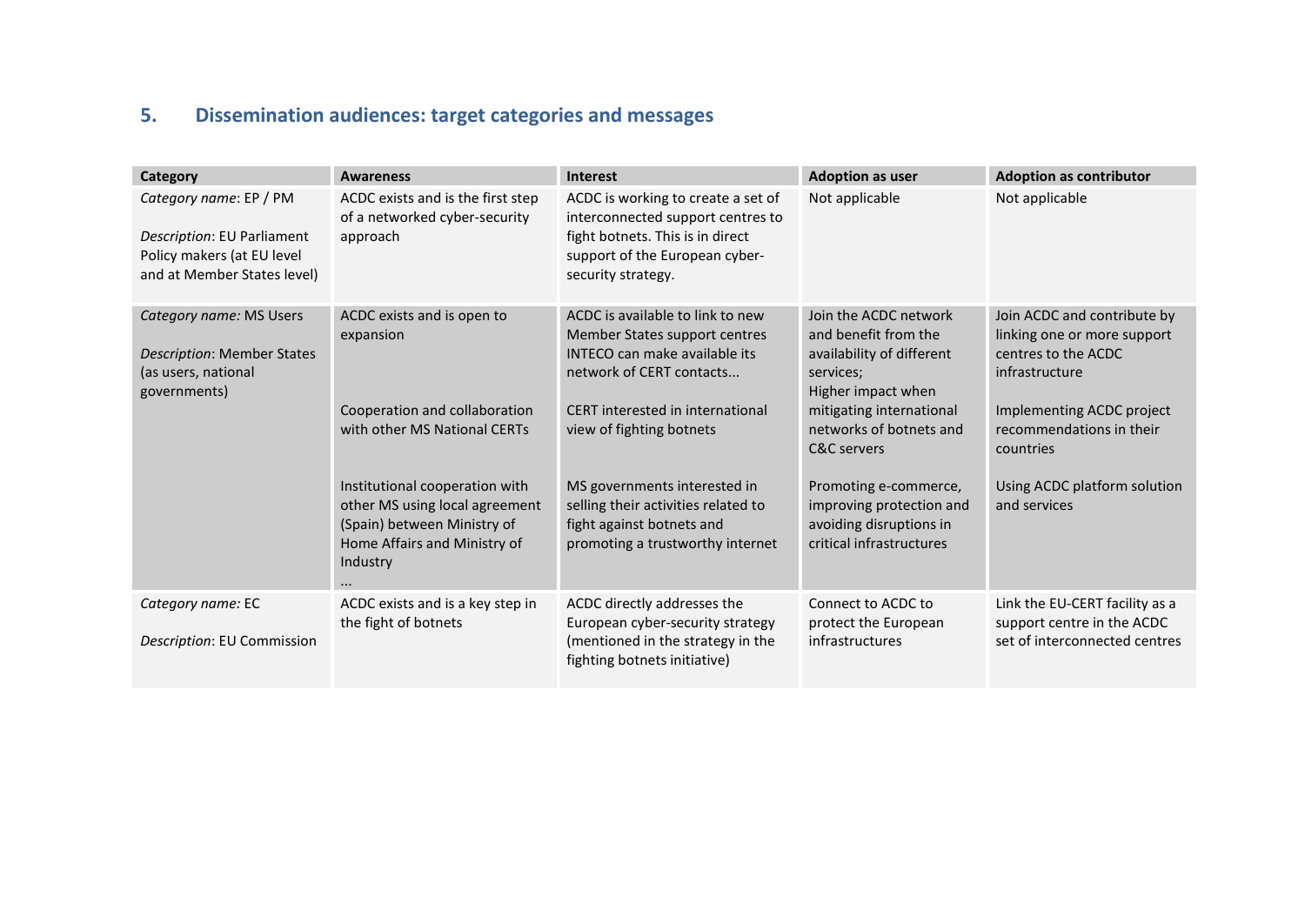

| Category                                                                         | <b>Awareness</b>                                                                                              | Interest                                                                                                                 | <b>Adoption as user</b>                                                                                                                                                                  | <b>Adoption as contributor</b>                                                                                                                 |
|----------------------------------------------------------------------------------|---------------------------------------------------------------------------------------------------------------|--------------------------------------------------------------------------------------------------------------------------|------------------------------------------------------------------------------------------------------------------------------------------------------------------------------------------|------------------------------------------------------------------------------------------------------------------------------------------------|
| Category name: Agencies<br>Description: EDA, ENISA,<br>CEPOL, Europol (EC3), JRC | ACDC exists and is a key step in<br>the fight of botnets                                                      | ACDC's community is open for<br>agencies to join                                                                         | Use the services provided<br>by ACDC<br>Integrate one or more<br>services in Cyber-Europe<br>exercises<br>Use ACDC as a training<br>support for specialised<br>officers (CEPOL, Europol) | Contribute information to the<br>data collection phase service<br>of ACDC                                                                      |
| Category name: law<br>enforcement<br>Description: EDA, ENISA, JRC                | ACDC exists and is a key step in<br>the fight of botnets                                                      | ACDC's community is open for<br>agencies to join                                                                         | Use the services provided<br>by ACDC<br>Integrate one or more<br>services in Cyber-Europe<br>exercises                                                                                   | Contribute information to the<br>data collection phase service<br>of ACDC                                                                      |
| Description: Europol,<br>Interpol, Cepol, national<br>institutions               |                                                                                                               |                                                                                                                          | Use ACDC as a training<br>support for specialised<br>officers (CEPOL, Europol)<br>Use the data gathered by<br>ACDC for further analysis                                                  |                                                                                                                                                |
| Category name: R&D<br>projects                                                   | ACDC exists and is open to<br>expansion                                                                       | Using the tools and technologies<br>developed in ACDC for new R&D<br>projects with the objective of<br>fighting botnets. | $\overline{\phantom{a}}$                                                                                                                                                                 | Technologies and products<br>developed in ACDC could be<br>used in R&D projects for<br>further developing new<br>products for botnet fighting. |
|                                                                                  | ACDC exists and is a new way in<br>the fight of botnets                                                       | New algorithms for detection the<br>network topology                                                                     | Use ACDC to detect the<br>botnets master                                                                                                                                                 | Provide ACDC users the<br>knowledge about who is<br>managing the botnets.                                                                      |
|                                                                                  | European projects: ASASEC,<br>Cloud CERT, SCADA LAB<br>National projects: Cybersecurity<br>tools and services | Spread ACDC knowledge to other<br>international projects                                                                 | Reuse solutions in the area<br>of cyber-security.                                                                                                                                        | Lessons learned from similar<br>projects.                                                                                                      |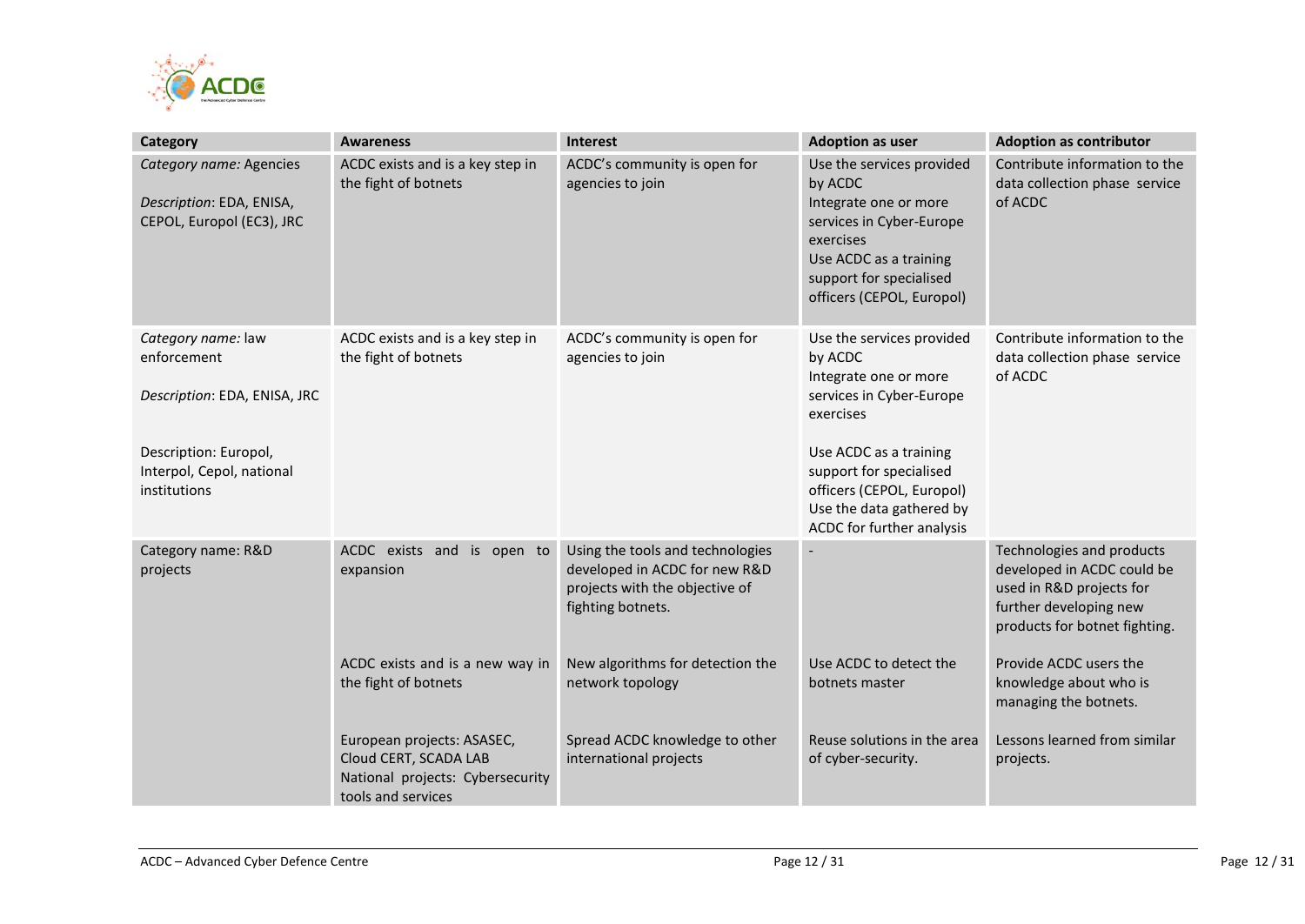

| Category                    | <b>Awareness</b>                                         | <b>Interest</b>                                                                                                                                                                                     | <b>Adoption as user</b>                                                                              | <b>Adoption as contributor</b>                                                                                                                                                                                                                |
|-----------------------------|----------------------------------------------------------|-----------------------------------------------------------------------------------------------------------------------------------------------------------------------------------------------------|------------------------------------------------------------------------------------------------------|-----------------------------------------------------------------------------------------------------------------------------------------------------------------------------------------------------------------------------------------------|
| Category name: universities | ACDC exists and is a key step in<br>the fight of botnets | Universities could be attracted to<br>use the tools and technologies<br>developed in ACDC for keeping<br>their networks clean.                                                                      | The tools can be used by<br>individuals (e.g. students)<br>to protect themselves<br>against botnets. | Connect to ACDC to protect<br>and offer expertise in<br>protecting European<br>infrastructures and also<br>spread the ACDC message.<br>The ACDC project could also<br>be extended to universities<br>that can contribute in the<br>detection. |
|                             |                                                          | Expand the Cluster on Security<br>Technologies that Telefonica<br>Maintains in cooperation with<br>various universities.<br>ACDC is open for new ideas and<br>technology provided by<br>researchers | Research projects.<br>Not applicable                                                                 | Seeking opportunities for<br>information sharing and<br>collaboration in research<br>projects of common interest.<br>Contribute information to the<br>different phases of ACDC                                                                |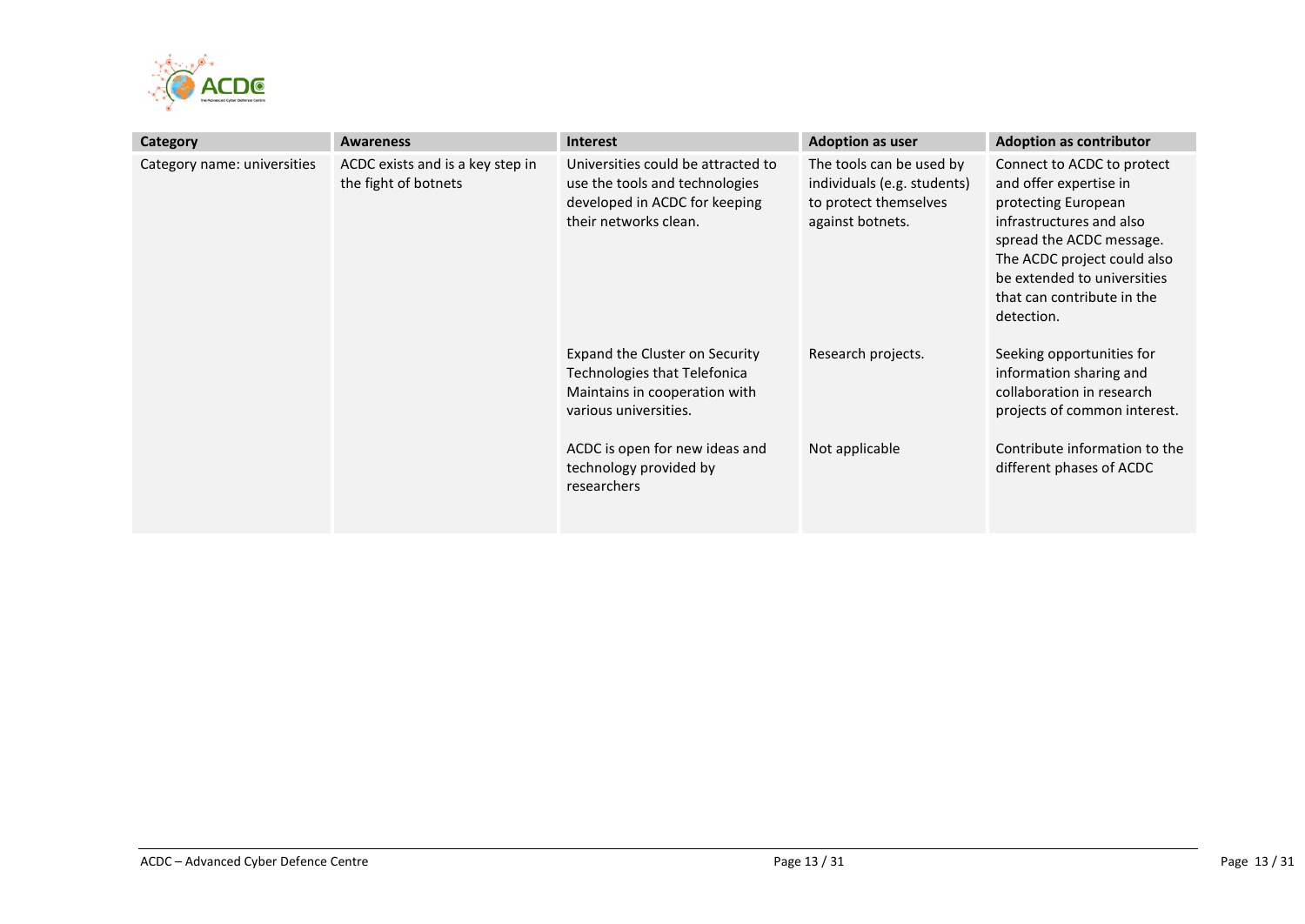<span id="page-13-0"></span>

| <b>Category</b>                  | <b>Awareness</b>                                                                                                       | <b>Interest</b>                                                                                                                                                                                                                                                                                                                                            | <b>Adoption as user</b>                                                                                                                                                                                         | <b>Adoption as contributor</b>                                                              |
|----------------------------------|------------------------------------------------------------------------------------------------------------------------|------------------------------------------------------------------------------------------------------------------------------------------------------------------------------------------------------------------------------------------------------------------------------------------------------------------------------------------------------------|-----------------------------------------------------------------------------------------------------------------------------------------------------------------------------------------------------------------|---------------------------------------------------------------------------------------------|
| Category name: General<br>Public | ACDC exists and is a key step in<br>the fight of botnets                                                               | ACDC is working to create a set of<br>interconnected support centres to<br>fight botnets. Around the field of<br>botnets has developed a real<br>underground cybercrime economy.<br>The normal user can fall as a victim<br>every moment. Eurostat 2010 <sup>1</sup> :<br>22% of internet users in E.U<br>encountered infections in the last<br>12 months. | General public can join the<br>ACDC network and benefit<br>from the availability of<br>different services,<br>including protection,<br>tutorials and support, by<br>using the tools provided in<br>the project. | Contribute information to the<br>data collection phase service<br>of ACDC, if possible.     |
|                                  |                                                                                                                        | ACDC is going to allow fighting<br>against bots at the network<br>connection point of the infected<br>user.                                                                                                                                                                                                                                                | Connect to a network that<br>allows to stop and to<br>correct their infections.                                                                                                                                 | Feeding bots database of<br>ACDC.                                                           |
|                                  | ACDC exists and is a key step in<br>the fight of botnets.                                                              |                                                                                                                                                                                                                                                                                                                                                            | Use ACDC to get help in<br>case of a Virus infection.                                                                                                                                                           | Not applicable                                                                              |
|                                  | Citizens: getting closer to a<br>trustworthy internet society<br>Companies: measures to avoid<br>business interruption | Citizens: how to disinfect and<br>mitigate botnet damage<br>Companies: how to disinfect and<br>mitigate botnet damage                                                                                                                                                                                                                                      | Citizens: enhance<br>knowledge society<br>Companies: enhance e-<br>commerce                                                                                                                                     | Citizens: rating of tools and<br>services for continuous<br>improvement.<br>Companies: idem |

 <sup>1</sup> Giles HOBBEN (ed.), *Botnets: Detection, Measurement, Disinfection & Defence*, ENISA, p.28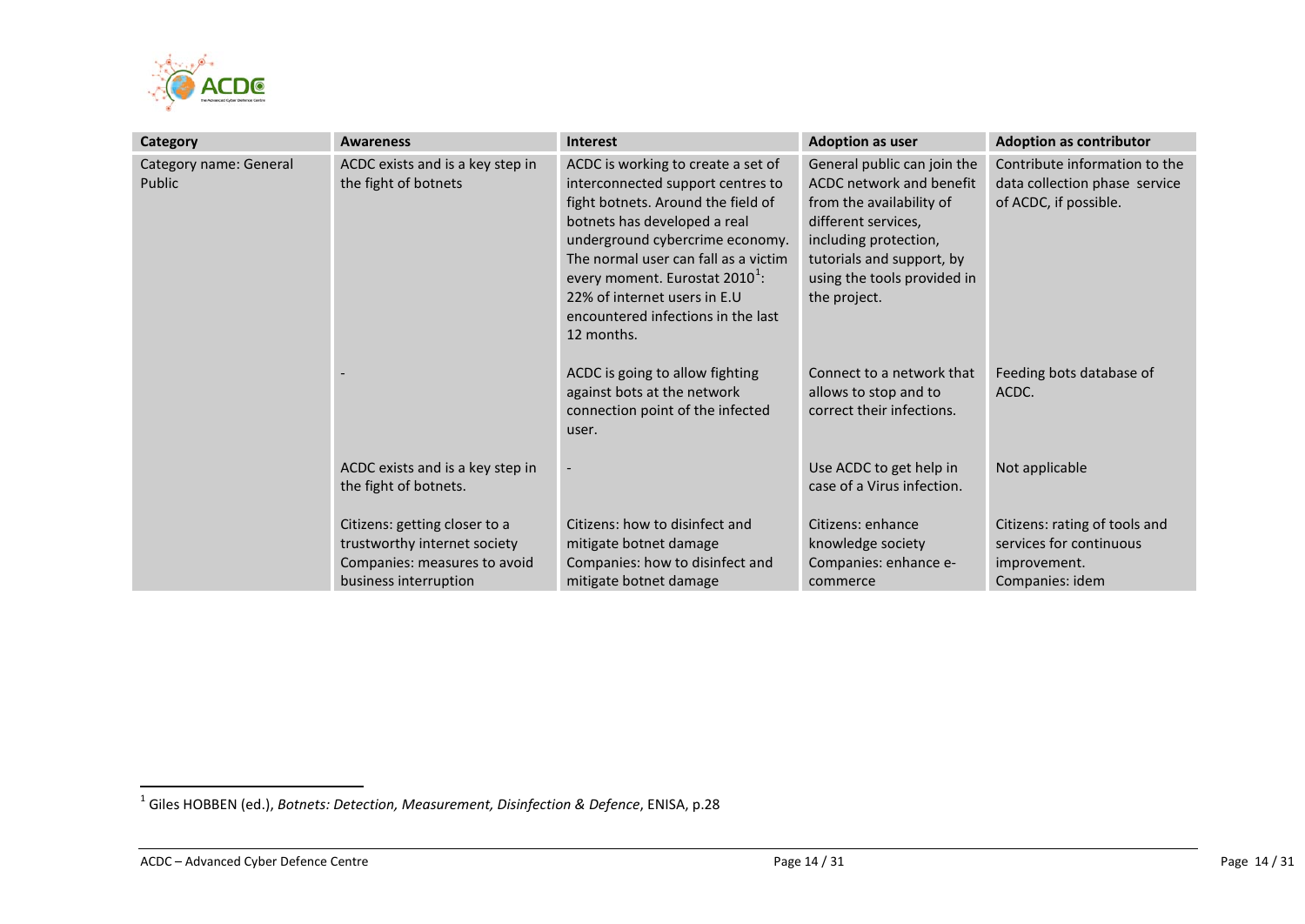

| Category                                                                | <b>Awareness</b>                                                                                               | Interest                                                                                                                                                                                                                                                                                                 | <b>Adoption as user</b>                                                                                                                                     | <b>Adoption as contributor</b>                                                                                                                                                                                                                                               |
|-------------------------------------------------------------------------|----------------------------------------------------------------------------------------------------------------|----------------------------------------------------------------------------------------------------------------------------------------------------------------------------------------------------------------------------------------------------------------------------------------------------------|-------------------------------------------------------------------------------------------------------------------------------------------------------------|------------------------------------------------------------------------------------------------------------------------------------------------------------------------------------------------------------------------------------------------------------------------------|
| Category name: Internet<br>Service Providers                            | ACDC exists and is a key step in<br>the fight of botnets.                                                      | ACDC is working to create a set of<br>interconnected support centres to<br>fight botnets. The ISP has to<br>provide the user with the security<br>it needs. Botnets are a constant<br>danger in the cyber security<br>environment. Maintaining a clean<br>network is one of the objectives of<br>an ISP. | Join the ACDC network<br>and benefit from having<br>real time information<br>regarding botnet activity.                                                     | An ISP can be of great<br>importance to the project,<br>because they can provide<br>valuable information<br>regarding botnet activities<br>within their network. They<br>can contribute with<br>information to the data<br>collection phase service of<br>ACDC, if possible. |
|                                                                         | ACDC exists and is a key step in<br>the flight of botnets.                                                     | ACDC's community is open for<br>agencies to join.                                                                                                                                                                                                                                                        | Use ACDC to get reports,<br>protect own infrastructure<br>and benefit from the<br>availability of different<br>services                                     | Contribute information to the<br>data collection service (Data<br>Clearing Centre) of ACDC.                                                                                                                                                                                  |
|                                                                         | Working procedures and SOPs in<br>the ACDC project, benchmarks,<br>standards                                   |                                                                                                                                                                                                                                                                                                          |                                                                                                                                                             |                                                                                                                                                                                                                                                                              |
| Category name: Health<br>facilities operators                           | <b>ACDC</b> impacts Critical<br>Infrastructure Protection                                                      | How ACDC protects CIP<br><b>infrastructures</b>                                                                                                                                                                                                                                                          | My facilities are not<br>disrupted by botnets                                                                                                               | Being associate party as part<br>of ACDC community                                                                                                                                                                                                                           |
| Category name: Utilities<br>facilities operators                        | <b>ACDC</b> impacts Critical<br><b>Infrastructure Protection</b>                                               | How ACDC protects CIP<br>infrastructures                                                                                                                                                                                                                                                                 | My facilities are not<br>disrupted by botnets                                                                                                               | Being associate party as part<br>of ACDC community                                                                                                                                                                                                                           |
| Category name: Companies<br>(SMEs, Large companies) in<br>other sectors | ACDC exists and is a key step in<br>the fight of botnets. Understand<br>the threats and help find<br>solutions | Help and support to fight botnets                                                                                                                                                                                                                                                                        | Join the ACDC network<br>and benefit from the<br>availability of different<br>services                                                                      | Contribute information to the<br>data collection. Evaluate<br>ACDC solutions to improve<br>usability.                                                                                                                                                                        |
| Category name: National<br>Level Agencies and<br>Administrations        | ACDC exists and is a key step in<br>the fight of botnets. Understand<br>the threats and help find<br>solutions | Help and support to fight botnets                                                                                                                                                                                                                                                                        | Join the ACDC network<br>and benefit from available<br>services, including data on<br>infections and tools. Use<br>data and tools to keep<br>servers clean. | Contribute information to the<br>data collection. Evaluate<br>ACDC solutions to improve<br>usability.<br>Possibly provide supporting<br>infrastructure.                                                                                                                      |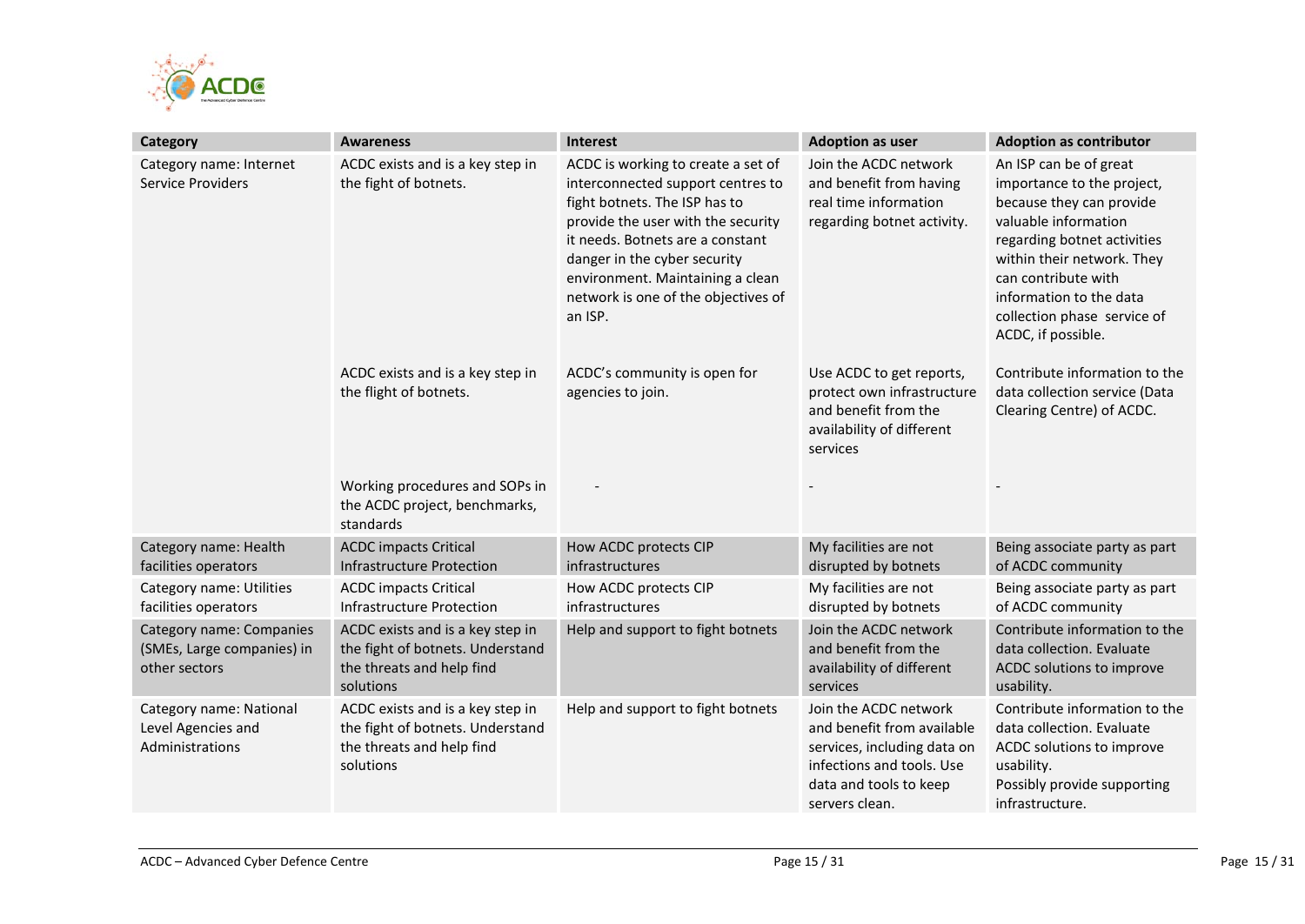

| Category                                                                       | <b>Awareness</b>                                                | <b>Interest</b>                                                                                                                                                                                                                                                                            | <b>Adoption as user</b>                                                                                                                                                                                     | <b>Adoption as contributor</b>                                                                                                                   |
|--------------------------------------------------------------------------------|-----------------------------------------------------------------|--------------------------------------------------------------------------------------------------------------------------------------------------------------------------------------------------------------------------------------------------------------------------------------------|-------------------------------------------------------------------------------------------------------------------------------------------------------------------------------------------------------------|--------------------------------------------------------------------------------------------------------------------------------------------------|
| Category name: technology<br>providers                                         | ACDC exists and is a key step in<br>the fight of botnets.       | ACDC can be incorporated as new<br>features in existing IT security<br>solutions.                                                                                                                                                                                                          | Connect to existing<br>security solutions.                                                                                                                                                                  | Provide information to ACDC<br>provider to apply for<br>innovative security solutions<br>against botnets.                                        |
|                                                                                | CheckPoint, MS Spain, Google<br>Spain, Panda Security, etc.     | Interoperable standards                                                                                                                                                                                                                                                                    | How to implement their<br>solutions as part of ACDC                                                                                                                                                         | Commercial solutions to plug<br>into ACDC                                                                                                        |
| Category name: Hosting<br>Providers<br>Description: Web Hosts,<br>Data Centres | ACDC exists and is a key step in<br>the fight of botnets        | ACDC is working to create a set of<br>interconnected support centres to<br>fight botnets. Reducing the<br>prevalence of botnets on<br>customers' servers has a positive<br>impact on hosting providers'<br>reputations. Integrating botnet-<br>related tools can drive further<br>revenue. | Join the ACDC network<br>and benefit from available<br>services, including data on<br>infections and tools. Use<br>data and tools to keep<br>servers clean. Use tools as<br>an additional sales<br>channel. | Contribute valuable data on<br>botnets and infections (as<br>with Internet Service<br>Providers). Possibly provide<br>supporting infrastructure. |
| Category name: Standard<br>Development Organization                            | ACDC exists and is a key step in<br>the fight of botnets        | ACDC directly addresses the<br>European cyber-security strategy<br>(mentioned in the strategy in the<br>fighting botnets initiative)                                                                                                                                                       | Not applicable                                                                                                                                                                                              | Many ETSI TCs could<br>contribute to the<br>technological/scientific<br>aspects of the Pilot                                                     |
| Category name: industry                                                        | ACDC exists and is point of<br>contact for information and help | ACDC provides information on<br>cyber security                                                                                                                                                                                                                                             | Use ACDC to protect own<br>infrastructure                                                                                                                                                                   |                                                                                                                                                  |
| Category name: Financial<br>institutions                                       | ACDC exists and is a key step in<br>the fight of botnets        | ACDC exists and is a powerful<br>European initiative committed to<br>prevent and eradicate financial<br>fraud caused by botnets                                                                                                                                                            | Use of the services to be<br>offered by ACDC, specially<br>for detection and<br>mitigation                                                                                                                  | Contribute to the collection of<br>information on real attacks in<br>a federated and aggregated<br>manner                                        |

*Table 2 – target audiences and messages*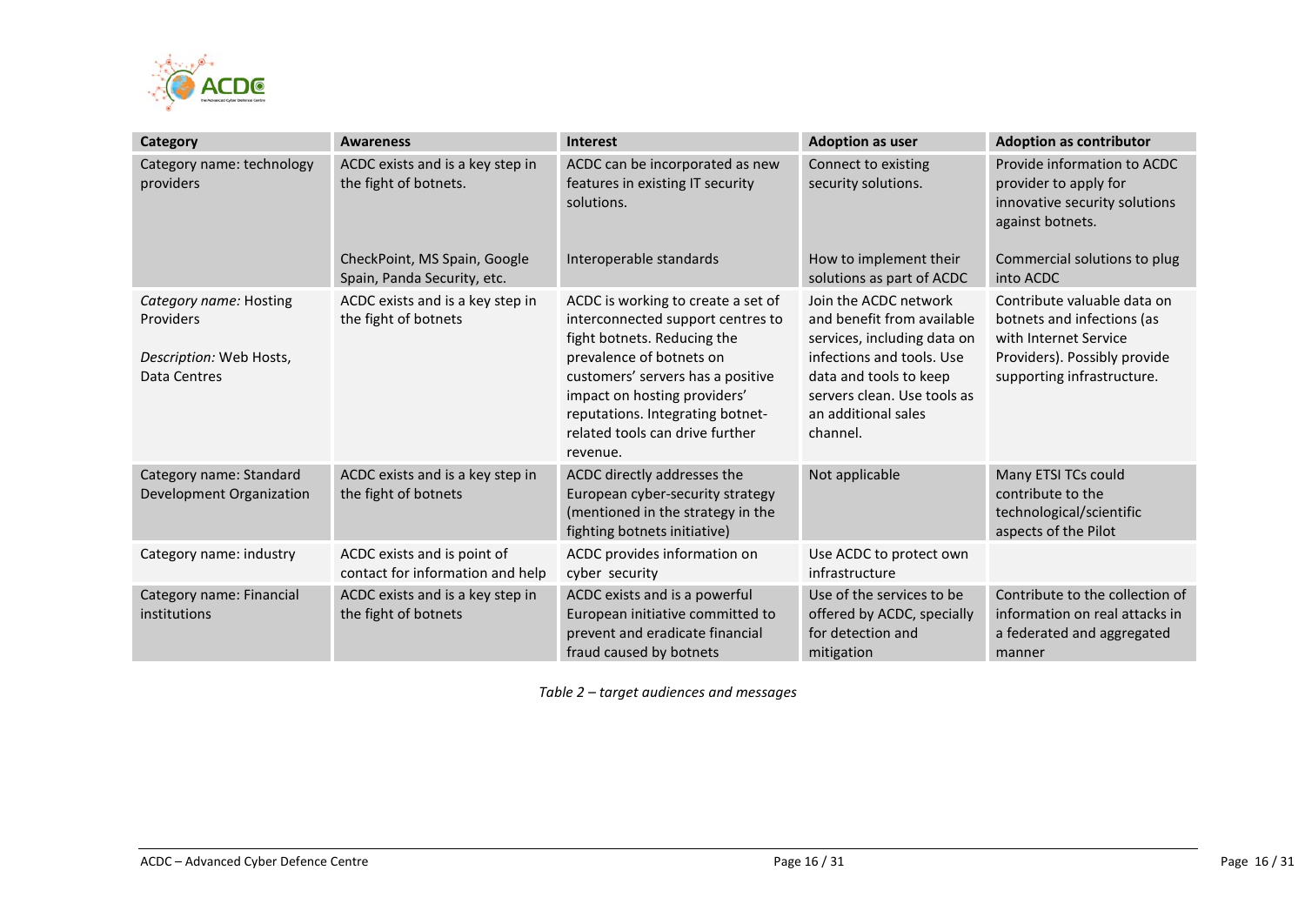# <span id="page-16-1"></span><span id="page-16-0"></span>**6. Dissemination actions**

### 6.1. ACDC partners

The following table lists for each partner involved in task T5.1 the concrete contributions made to the dissemination activity.

| Partner         | Contribution to dissemination                                                                                                                                                                                                                                                                                                                                                                                                                                                                                                                                                                                                                                                                                                                                                                                                                                                                                                                                                                                                                                  |
|-----------------|----------------------------------------------------------------------------------------------------------------------------------------------------------------------------------------------------------------------------------------------------------------------------------------------------------------------------------------------------------------------------------------------------------------------------------------------------------------------------------------------------------------------------------------------------------------------------------------------------------------------------------------------------------------------------------------------------------------------------------------------------------------------------------------------------------------------------------------------------------------------------------------------------------------------------------------------------------------------------------------------------------------------------------------------------------------|
| <b>ATOS</b>     | Inform the different areas in Atos involved in IT security solutions of<br>the ACDC initiative and address ACDC in our yearly international Atos<br>Defence and Security workshop<br>Include ACDC in our Atos Marketing e-boletin, in Axia magazine, in the<br>$\bullet$<br>Lookout Report, in ARI 2013 Handbook and in next issues of<br>AscentJourney<br>Raise awareness of ACDC in presentation to customers, roundtables,<br>seminars, workshops, etc.                                                                                                                                                                                                                                                                                                                                                                                                                                                                                                                                                                                                     |
| <b>BDIGITAL</b> | BDIGITAL develops several technological dissemination activities through the<br>year, being on-line security a topic which, due to its societal relevance, it is<br>always under the scope. The proposed contribution to ACDC dissemination will<br>be by hosting a session on ACDC in the BDigital Global Congress 2014 edition.<br>In addition the BDIGITAL's ACDC team will also attempt to disseminate the<br>project along the following lines:<br>Participating in the Antiphising Working Group (APWG)<br>Dissemination within the Dorothy Project organization<br>Dissemination within the Cloud Security Alliance (Spanish chapter and<br>$\overline{\phantom{0}}$<br>internationally)<br>Dissemination within the ISMS Forum -Spain and participating in the<br>Spanish Cyber Security Institute (SCSI) events<br>BDIGITAL will also disseminate the project through the companies and<br>organizations that belong to the ICT Cluster as well as through the project<br>Be. Wiser, a Coordinated and Support Action within the Regions of Knowledge |
| <b>BGPOST</b>   | (ROK) program, on wireless and Internet Security in European regions.<br>In the very beginning ACDC will be deployed and tested in BGPOST<br>network<br>ACDC dissemination inside network infrastructure the Ministry of<br>$\bullet$<br>Transport, IT and Communications and to some government agencies<br>and organizations<br>The next step is to involve some bank institutions and private<br>companies.<br>Building awareness in Universal Postal Union (UPU) and in other<br>bodies in which Bulgarian posts participate.<br>Meetings with the Cyber defense and antivirus laboratory of Bulgarian<br>Academy of Sciences (BAS)<br>Participation in International Telecommunication Union' (ITU) Cyber<br>defense conferences, International Data Corporation's (IDC) IT Security<br>Roadshow 2014/5 in Bulgaria<br>Meetings with the Chief Directorate "Combating Organized Crime"<br>٠<br>(CDCOC) focused on investigating cyber threats and anti-botnet                                                                                             |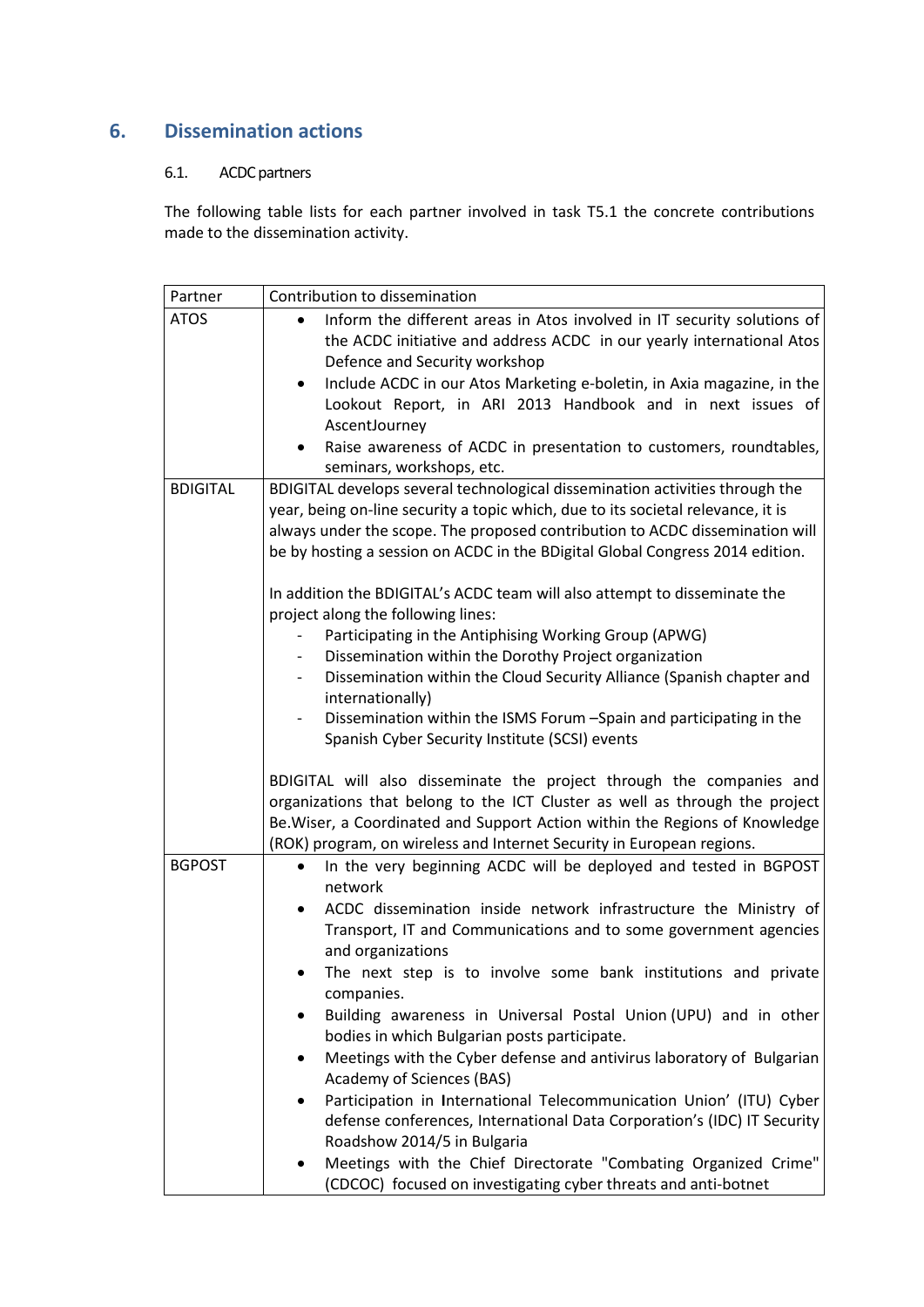

|                 | Advertising relevant ACDC services in BGPOST' website.<br>٠                                                                                                                                                                                                                                                                                                                                                                                                                                                                                                                                                                                                                                                                                                                                                                                                                                                                                                                                                                                                                                                                                                                                                                                  |
|-----------------|----------------------------------------------------------------------------------------------------------------------------------------------------------------------------------------------------------------------------------------------------------------------------------------------------------------------------------------------------------------------------------------------------------------------------------------------------------------------------------------------------------------------------------------------------------------------------------------------------------------------------------------------------------------------------------------------------------------------------------------------------------------------------------------------------------------------------------------------------------------------------------------------------------------------------------------------------------------------------------------------------------------------------------------------------------------------------------------------------------------------------------------------------------------------------------------------------------------------------------------------|
|                 | Explain and examine the ACDC' role at a minimum of 2 national Cyber                                                                                                                                                                                                                                                                                                                                                                                                                                                                                                                                                                                                                                                                                                                                                                                                                                                                                                                                                                                                                                                                                                                                                                          |
|                 | security conferences                                                                                                                                                                                                                                                                                                                                                                                                                                                                                                                                                                                                                                                                                                                                                                                                                                                                                                                                                                                                                                                                                                                                                                                                                         |
| <b>CARNet</b>   | Croatian Academic and Research Network - CARNet (national NREN) together<br>with its Department for National CERT will conduct a nationwide dissemination<br>campaign about the ACDC project and anti-botnet platform to all Internet<br>users and service providers in Croatia. This will include CARNet contribution to<br>preparation of the dissemination plan and its implementation on a national<br>level with all PR means at our disposal.                                                                                                                                                                                                                                                                                                                                                                                                                                                                                                                                                                                                                                                                                                                                                                                          |
| CERT-RO         | At least 1 international conference in 2013 on cyber security threats,<br>("New Global Challenge in Cyber Security 2013"); the ACDC project will<br>also be addressed.<br>3 or more technological seminars (with closed audience) on the<br>٠<br>subject of efficiently handling cyber security threats; the ACDC<br>solutions will also be addressed.<br>Providing a strong connection to the Romanian community of users<br>$\bullet$<br>through our site, www.cert-ro.eu and our social media channels<br>(Facebook, Twitter, LinkedIn etc.).<br>Press releases for the national press regarding the message and<br>solutions of the project.<br>TV spots on the Romanian national public television network (TVR)<br>meant to promote the ACDC project & message and the struggle<br>against botnet activity (if the video-clips are provided within the<br>project).<br>Providing a strong link to the Romanian internet service providers, and<br>a lobby for the adoption of the solutions provided in the project.<br>National support center, which we are about to implement in the next<br>steps of the project, designed to offer tools, tutorials and all the<br>necessary information for both normal and experimented user to |
|                 | utilize in the fight against cyber security threats such as botnet.                                                                                                                                                                                                                                                                                                                                                                                                                                                                                                                                                                                                                                                                                                                                                                                                                                                                                                                                                                                                                                                                                                                                                                          |
| CyDef           | Advertise relevant ACDC services in public reports (World Hosts Report<br>$\bullet$<br>and White Papers).<br>Explain and examine the role of ACDC at a minimum of 3 conferences<br>(these are dependent on invitations, but as examples, conferences<br>recently spoken at include APWG, Clusit, MAAWG, NATO and OSCE).<br>Refer clients to ACDC services where relevant and appropriate.<br>Provide a detailed dossier on UK stakeholders (as listed in The<br>European and national contexts) where required.                                                                                                                                                                                                                                                                                                                                                                                                                                                                                                                                                                                                                                                                                                                              |
| <b>DFN CERT</b> | Link to the European CERT community through the means of TF-CSIRT<br>cooperation. Presentations and tutorials for DFN-CERT's constituency which<br>forms of universities and research institutions throughout Germany and<br>Europe.                                                                                                                                                                                                                                                                                                                                                                                                                                                                                                                                                                                                                                                                                                                                                                                                                                                                                                                                                                                                         |
| ECO             | Link to the German community of users and providers<br>eco will provide a (locally) centralized reporting infrastructure,<br>٠<br>distributing all relevant data to the necessary stakeholders. (all<br>relevant industry partners, like ISPs or anti-virus vendors, national<br>authorities, like law enforcement agencies or national CERTs)<br>Publications<br>٠<br>Infrastructure for public and project website<br>Active promotion in social network platforms (like Google+ and<br>Facebook)                                                                                                                                                                                                                                                                                                                                                                                                                                                                                                                                                                                                                                                                                                                                          |
| EII             | Link to Italian community of users and providers                                                                                                                                                                                                                                                                                                                                                                                                                                                                                                                                                                                                                                                                                                                                                                                                                                                                                                                                                                                                                                                                                                                                                                                             |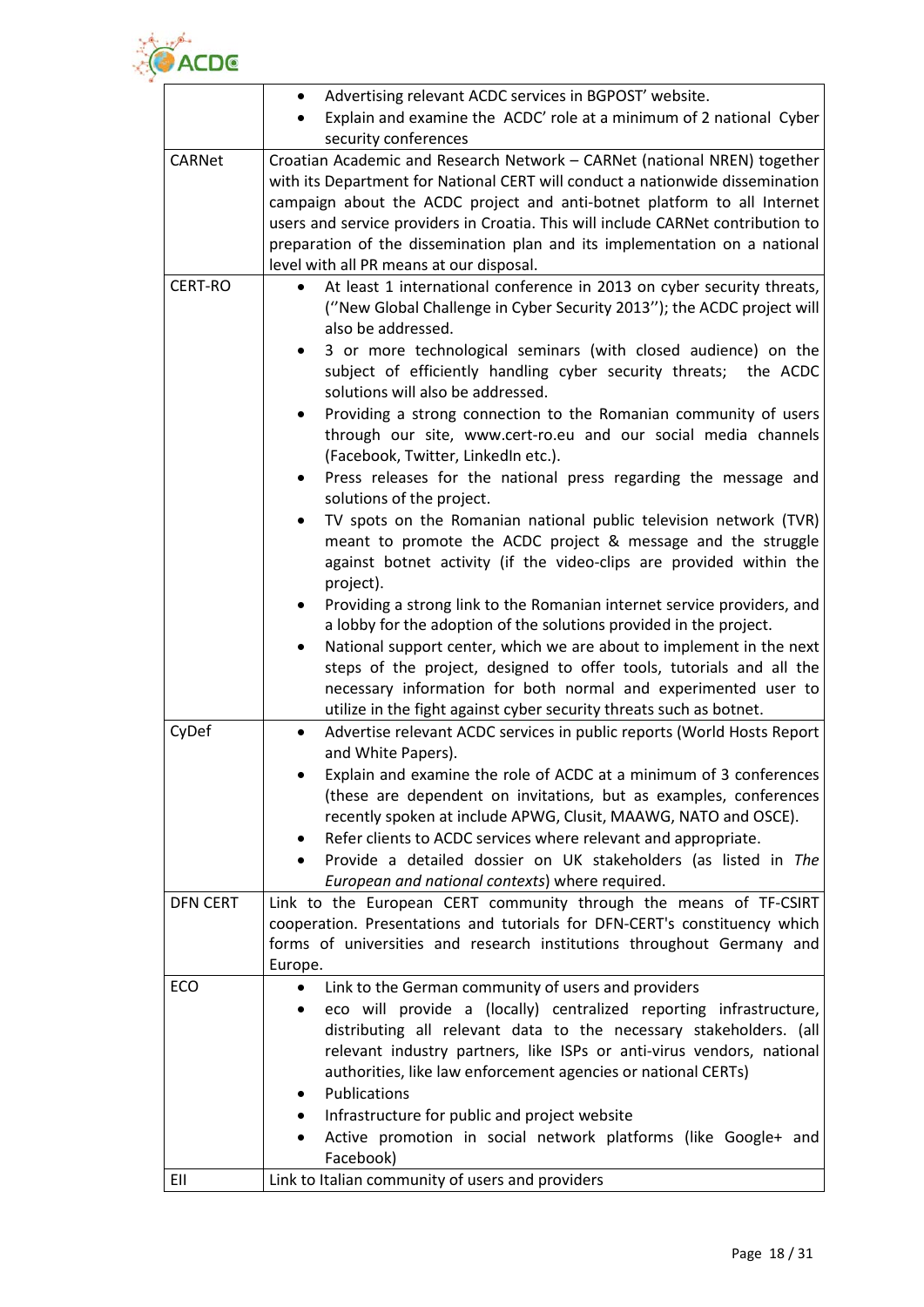

|               | Coordination of dissemination implementation                                                                                 |
|---------------|------------------------------------------------------------------------------------------------------------------------------|
|               | Dissemination monitoring                                                                                                     |
|               | Public Web site: structure, content update and content definition (in                                                        |
|               | collaboration with eco)                                                                                                      |
|               | Presentations preparation                                                                                                    |
|               | ACDC Graphical chart definition                                                                                              |
|               | Publications and events coordination                                                                                         |
| <b>FCCN</b>   | Dissemination inside the "National Network of CSIRTs", reaching ISPs, banks,                                                 |
|               | CI, etc                                                                                                                      |
|               | Interation with the Portuguese Safer Internet project to find common ground                                                  |
|               | and dissemination opportunities.                                                                                             |
|               | Enrollement of the Portuguese Telecom Regulator in the project, to establish a                                               |
|               | partnership for, among other tasks, disseminate the ACDC project on national                                                 |
|               | level.                                                                                                                       |
| IF(IS)        | Select security conferences and scientific journals to present the ACDC results                                              |
|               | to an academic audience                                                                                                      |
| <b>INTECO</b> | OSI Website: the website may be a support tool for dissemination in<br>$\bullet$                                             |
|               | Spain.                                                                                                                       |
|               | Point of contact with Spanish LEAs, ISPs and other interested areas<br>٠                                                     |
|               | Scientific papers and publications<br>٠                                                                                      |
|               | Promotion through industry events such as ENISE<br>$\bullet$                                                                 |
|               | Media coverage to the general public<br>٠                                                                                    |
|               | Online channels to spread project results<br>٠                                                                               |
|               | Social media posts: twitter, tuenti, facebook, google+<br>$\bullet$                                                          |
|               | <b>INTECO blogs</b><br>٠<br>Newsletter channel                                                                               |
|               | ٠                                                                                                                            |
|               | Printed material providing high-level information<br>٠                                                                       |
|               | Contact with policy makers<br><b>Seminars</b><br>$\bullet$                                                                   |
|               | Workshops                                                                                                                    |
|               | Online training                                                                                                              |
|               | Press releases                                                                                                               |
|               |                                                                                                                              |
|               | Reports                                                                                                                      |
|               | Guides and support materials<br>Events & conferences                                                                         |
|               | Working groups                                                                                                               |
|               | Press conferences                                                                                                            |
|               |                                                                                                                              |
| <b>ISCTI</b>  | Media Interviews (press, radio, and TV)<br>ISCTI will contribute to the consolidation of relevant project results within the |
|               | following bodies where it participates as active member:                                                                     |
|               | <b>ENISA (European Network and Information Security Agency)</b>                                                              |
|               | ITU (International Telecommunication Union)                                                                                  |
|               | Italian national support center web site might be used as a means for                                                        |
|               | implementing awareness campaign by ISCTI in collaboration with the other                                                     |
|               | Italian partners.                                                                                                            |
|               | ISCTI plans to organize a workshop at the Ministry site at the end of the project                                            |
|               | to disseminate project results.                                                                                              |
|               | Relevant events in the field of cyber security with national and international                                               |
|               | scope will be considered for participation of ISCTI in order to disseminate the                                              |
|               | project results                                                                                                              |
|               |                                                                                                                              |
| <b>KUL</b>    | KUL will actively contribute to the implementation of the dissemination                                                      |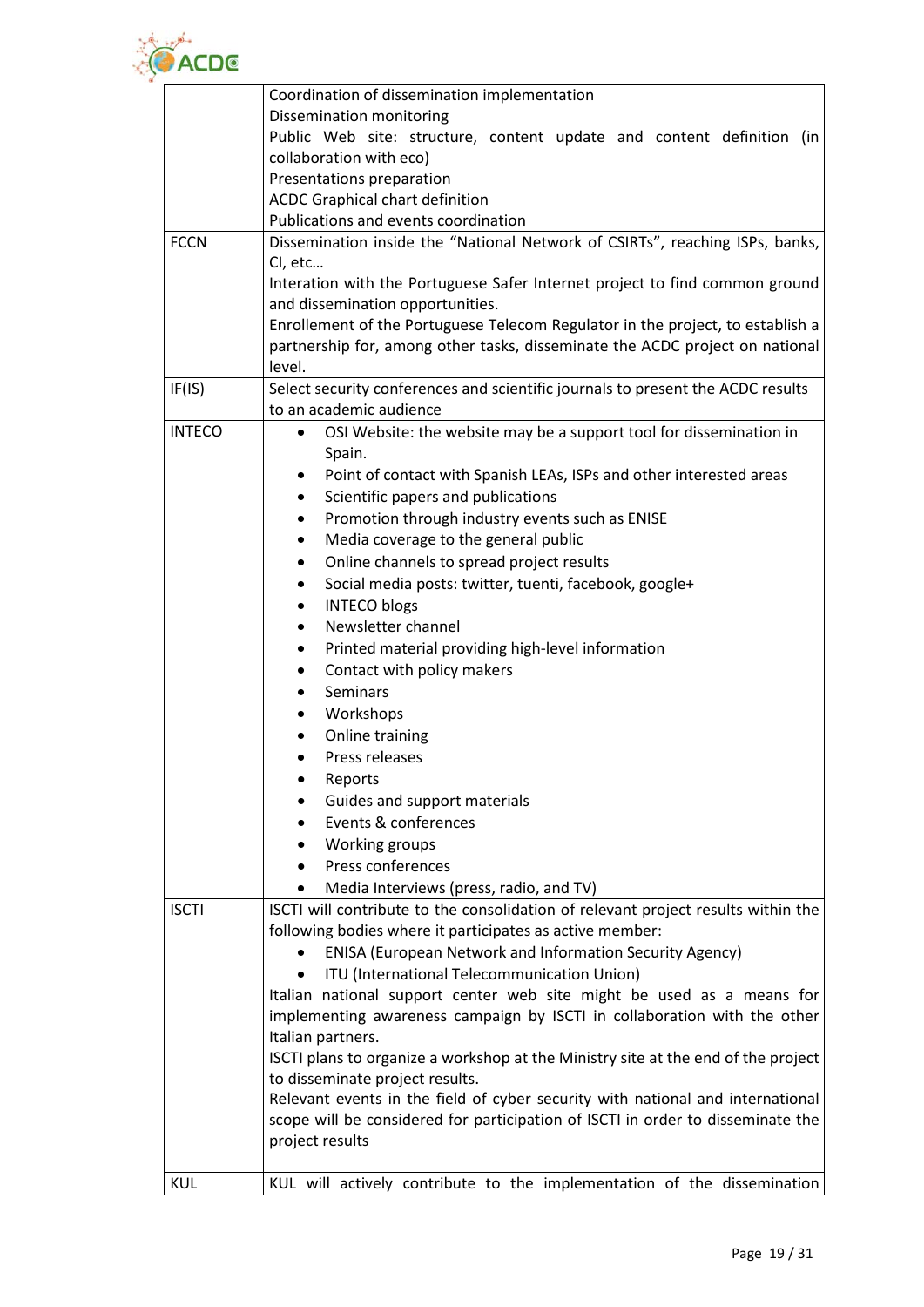

|             | strategy as the coordinator of the Belgian Cybercrime Centre of Excellence for       |
|-------------|--------------------------------------------------------------------------------------|
|             | Training, Research and Education (B-CCENTRE), a platform for cooperation             |
|             | between academic, governmental and private partners in the fight against             |
|             | cybercrime in Belgium and beyond. The B-CCENTRE has a large multi-                   |
|             | disciplinary network of experts dealing with cybercrime, including different         |
|             | target categories for dissemination. KU Leuven will provide content for the          |
|             | central ACDC website and will disseminate the results of its tasks through           |
|             | participation in conferences and workshops and publication of results in             |
|             | Journals and conference proceedings with a high impact, e.g., USENIX.                |
|             | The B-CCENTRE will use its network of expertise and contacts in Belgium, as          |
|             | well as in the rest of Europe to spread the word on the project and its activities   |
|             | and results to a targeted audience, including by means of the B-CCENTRE              |
|             | website and awareness raising initiatives.                                           |
|             | The B-CCENTRE website (www.b-ccentre.be) will be hosting the Belgian                 |
|             | localised section of the ACDC portal.                                                |
| <b>LSEC</b> | To be included in the next release of D5.1.1                                         |
| MontImage   | Create general awareness about project objectives and expected                       |
|             | results                                                                              |
|             | Establish links with related initiatives and projects.<br>$\bullet$                  |
|             | Increasing the market potential involving the presentation of the<br>$\bullet$       |
|             | tangible/exploitable results                                                         |
|             | Publications presentation in relevant exhibitions and events<br>$\bullet$            |
|             | Organisation of an international workshop                                            |
|             | Define a open source strategy for our tool<br>$\bullet$                              |
|             |                                                                                      |
|             | Examples of activities done or about to be done:                                     |
|             | Contribution to the System@tic's (regional competitivity pole's) R&D                 |
|             | <b>Book</b>                                                                          |
|             | Presentation of project to the French DGA (meeting in Rennes) and in                 |
|             | Thales' PME Security Day                                                             |
|             | Presentation of project in the APWG (CeCOS VII)<br>$\bullet$                         |
| Microsoft   | Dissemination to contacts to potential stakeholders such as National<br>$\bullet$    |
| <b>EMEA</b> | CERT's, ISP's as well as other industry players                                      |
|             | Dissemination of the results of ACDC through Microsoft Events such as                |
|             | Digital Crimes Consortium                                                            |
|             | Policy recommendations from our EU Policy group                                      |
| Telecom     | Link to Italian community of users and providers<br>$\bullet$                        |
| Italia      | participation to the dissemination actions (event presentation, paper,               |
|             | articles publications, etc.)                                                         |
|             | Public Web site (Italian "localization"): structure, content update and<br>$\bullet$ |
|             | content definition (in collaboration with other Italian ACDC partners)               |
|             | Advertise the ACDC Pilot resources (Public Web site, Pilot events, etc.)             |
|             | through Public Telecom Italia Web Sites and corporate magazines.                     |
|             | Advertise the ACDC Pilot resources through TI corporate strategic                    |
|             | accounts on Social Networks (e.g. Linkedin)                                          |
|             |                                                                                      |
| Telefónica  | ACDC dissemination inside different areas and companies of Telefónica<br>٠           |
| H           | Group.                                                                               |
|             | Participation in standard bodies such as IETF, 3GPP, ITU-T and ETSI.                 |
|             | Building awareness in ISOC and in other bodies in which Telefónica                   |
|             | participates.                                                                        |
|             |                                                                                      |
|             | Attempted participation in relevant events like Campus Party.                        |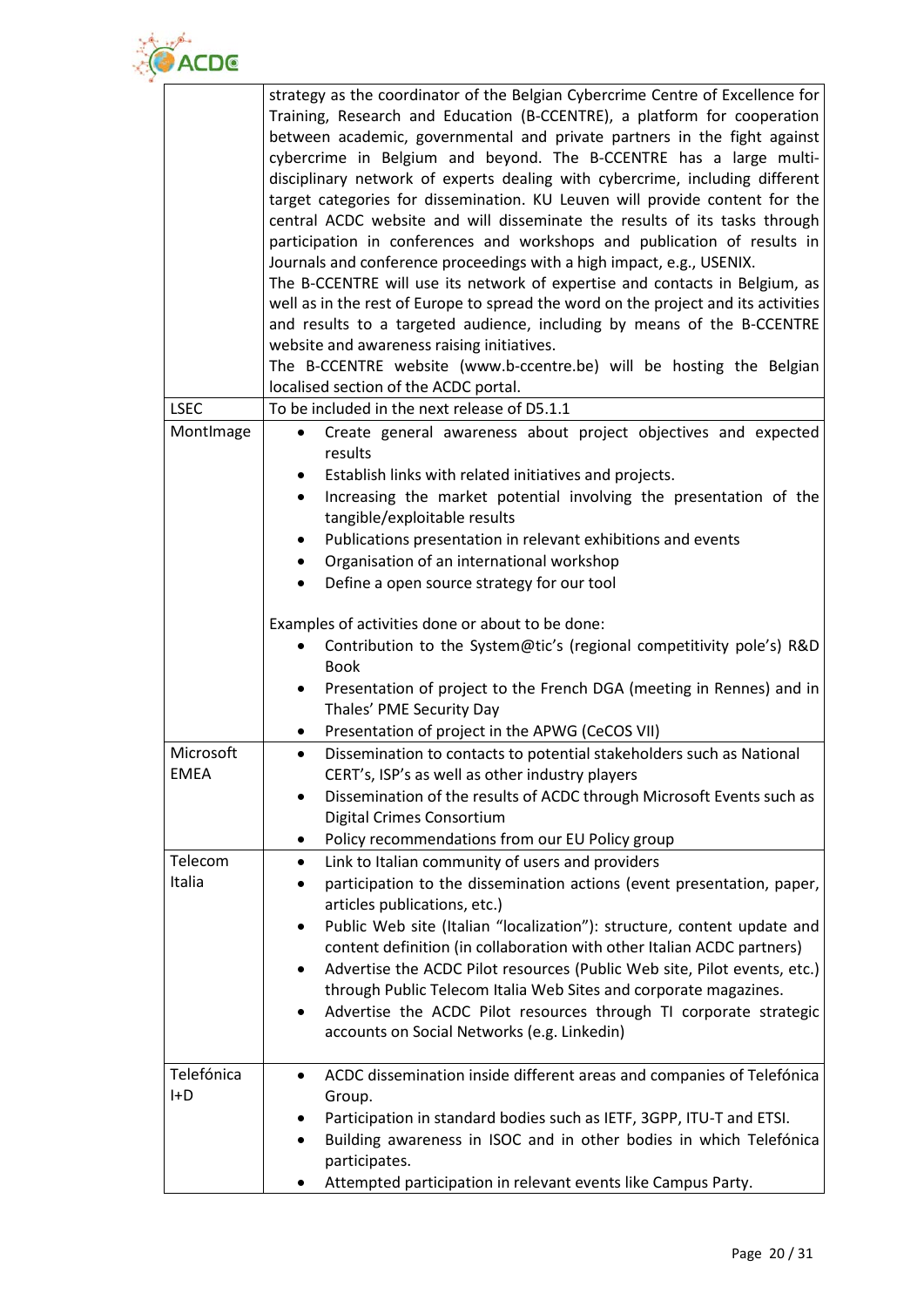

|             | Meetings with the university cluster on Security Technologies hosted<br>$\bullet$<br>by Telefonica.                   |
|-------------|-----------------------------------------------------------------------------------------------------------------------|
|             | Participation in conferences of the Spanish Network Operators Group<br>$\bullet$                                      |
|             | (ESNOG/GORE). http://www.esnog.net/                                                                                   |
| <b>XLAB</b> | dissemination on local conferences in Slovenia and Croatia, dissemination<br>activities of the Consortium as a whole: |
|             | co-authoring papers,                                                                                                  |
|             | providing materials for the ACDC web page, webinars, demonstrators                                                    |

*Table 3 – list of partners role in dissemination*

| Partner         | Contact                        | Email                               |
|-----------------|--------------------------------|-------------------------------------|
| <b>ATOS</b>     | Pedro Soria                    | Pedro.soria@atos.net                |
| <b>ATOS</b>     | Fernando Kraus                 | Fernando.kraus@atos.net             |
| <b>BDIGITAL</b> | Antoni Felguera                | afelguera@bdigital.org              |
| <b>BGPOST</b>   | Rumen Donchev                  | rdontchev@bgpost.bg                 |
| <b>BGPOST</b>   | Katia Velikova                 | k.velikova@bgpost.bg                |
| <b>CARNet</b>   | Goran Skvarc                   | Goran.Skvarc@CARNet.hr              |
| CERT-RO         | Daniel Ionita                  | daniel.ionita@cert-ro.eu            |
| <b>CERT-RO</b>  | Mihai Rotariu                  | mihai.rotariu@cert-ro.eu            |
| <b>CERT-RO</b>  | Dan Tofan                      | dan.tofan@cert-ro.eu                |
| <b>CERT-RO</b>  | Gabi Ene                       | gabriel.ene@cert-ro.eu              |
| CyDef           | Jart Armin                     | jart@cyberdefcon.com                |
| CyDef           | Will Rogofsky                  | will@cyberdefcon.com                |
| <b>DFN CERT</b> | Klaus-Peter Kossakowski        | acdc@dfn-cert.de                    |
| ECO             | <b>Thorsten Kraft</b>          | Thorsten.kraft@eco.de               |
| ECO             | <b>Yvonne Vering</b>           | Yvonne.vering@eco.de                |
| ECO             | Michael Weirich                | Michael.weirich@eco.de              |
| EII             | Véronique Pevtschin            | Veronique.pevtschin@eng.it          |
| EII             | <b>Barbara Pirillo</b>         | Barbara.pirillo@eng.it              |
| <b>FCCN</b>     | Luis Morais                    | Luis.morais@fccn.pt                 |
| <b>FCCN</b>     | Tomás Lima                     | Tomas.lima@fccn.pt                  |
| IF(IS)          | Christian Nordlohne            | nordlohne@if-is.net                 |
| <b>INTECO</b>   | Ignacio Caño Luna              | ignacio.luna@inteco.es              |
| <b>ISCTI</b>    | Tiziano Inzerilli, Sandro Mari | tiziano.inzerilli@mise.gov.it,      |
|                 |                                | sandro.mari@mise.gov.it             |
| <b>KUL</b>      | Ann Mennens                    | ann.mennens@b-ccentre.be            |
| <b>LSEC</b>     | <b>Ulrich Seldelslachts</b>    | ulrich@leadersinsecurity.org        |
| MontImage       | Edgardo Montes de Oca          | edgardo.montesdeoca@montimage       |
|                 |                                | .com                                |
| Microsoft       | Monika Josi                    | Monikaj@microsoft.com               |
| <b>EMEA</b>     |                                |                                     |
| Telecom         | Paolo De Lutiis                | paolo.delutiis@it.telecomitalia.it  |
| Italia          | Sebastiano Di Paola            | Sebastiano.DiPaola@it.telecomitalia |
|                 |                                | .it                                 |
| Telefónica      | Jerónimo Núñez Mendoza         | jnm@tid.es                          |
| $H + D$         |                                |                                     |
| Telefónica      | Pedro García Parra             | pedrogp@tid.es                      |
| H               |                                |                                     |
| Telefónica<br>H | Diego R. López                 | diego@tid.es                        |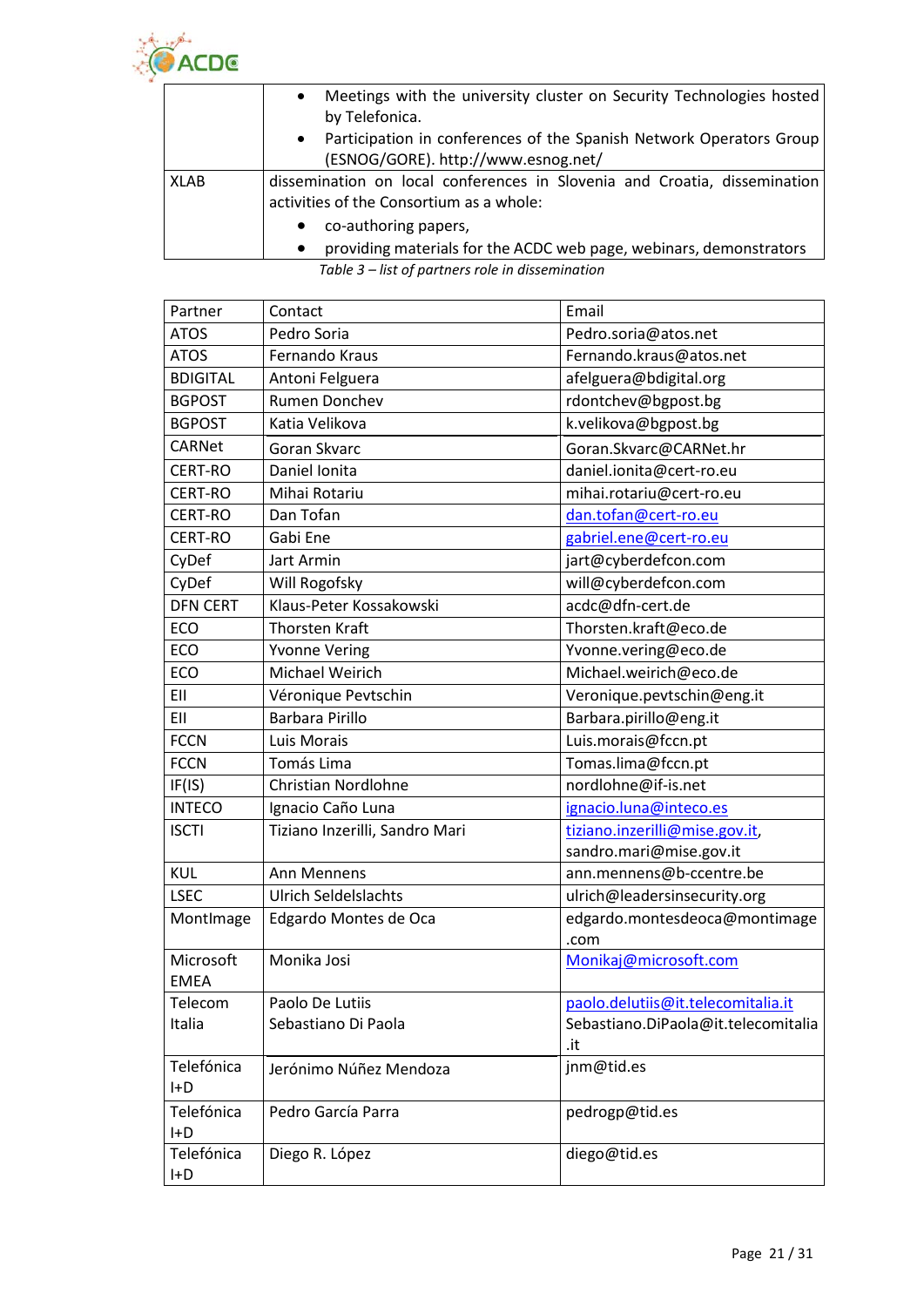

| XLAB | Daniel Vladušič | daniel.vladusic@xlab.si |
|------|-----------------|-------------------------|
|      | Aleš Černivec   | ales.cernivec@xlab.si   |

*Table 4 – list of contacts per partner involved in the dissemination task T5.1*

#### <span id="page-21-0"></span>6.2. Links to the community approach (WP6)

The community approach deployed in WP6 forms an integral part of the dissemination plan and is considered as one of the implementation tools of dissemination.

The strategy for the community approach is to enable stakeholders beyond the ACDC partners to become involved in ACDC with different levels of involvement; the link is implemented by directly mapping the different levels of involvement to the different dissemination goals, i.e. from staying aware to becoming active participants.

The mapping to the different levels of involvement will be further detailed in D6.1.1 where the users will be identified.

#### <span id="page-21-1"></span>6.3. Channels of dissemination

ACDC uses multiple channels for dissemination, including

- ACDC graphical chart
- Web site
- Participations to events
- etc

The following table provides a link between the dissemination goals and the contribution of each of the dissemination channels.

| <b>Channel</b>                             | <b>Contributes</b><br>to<br>dissemination goal | <b>Detailed information</b>                                                                                                                                                                                                                                                                                          |
|--------------------------------------------|------------------------------------------------|----------------------------------------------------------------------------------------------------------------------------------------------------------------------------------------------------------------------------------------------------------------------------------------------------------------------|
| <b>Graphical chart</b>                     | All                                            | The graphical chart of ACDC directly links to the goal of<br>"fighting botnets". Annex 1 details the elaboration of<br>the logo concept                                                                                                                                                                              |
| Public Web site<br>www.acdc-<br>project.eu | Awareness<br>Interest<br>Adoption              | This is the central entry point to ACDC at European<br>level in terms of information, community and<br>participation. It is therefore also the key online<br>visibility presence for ACDC. It is NOT used to access<br>the actual botnet fighting solutions, for which<br>dedicated Web site www.botfree.eu is used. |
| Public Web site<br>Www.botfree.eu          | Adoption (as users<br>of services)             | This is the services access point for ACDC. This online<br>portal is set up to access the solutions by ACDC, and<br>links to the acdc-project.eu for more information. The<br>point is to simplify access for solutions through this<br>very simple design.                                                          |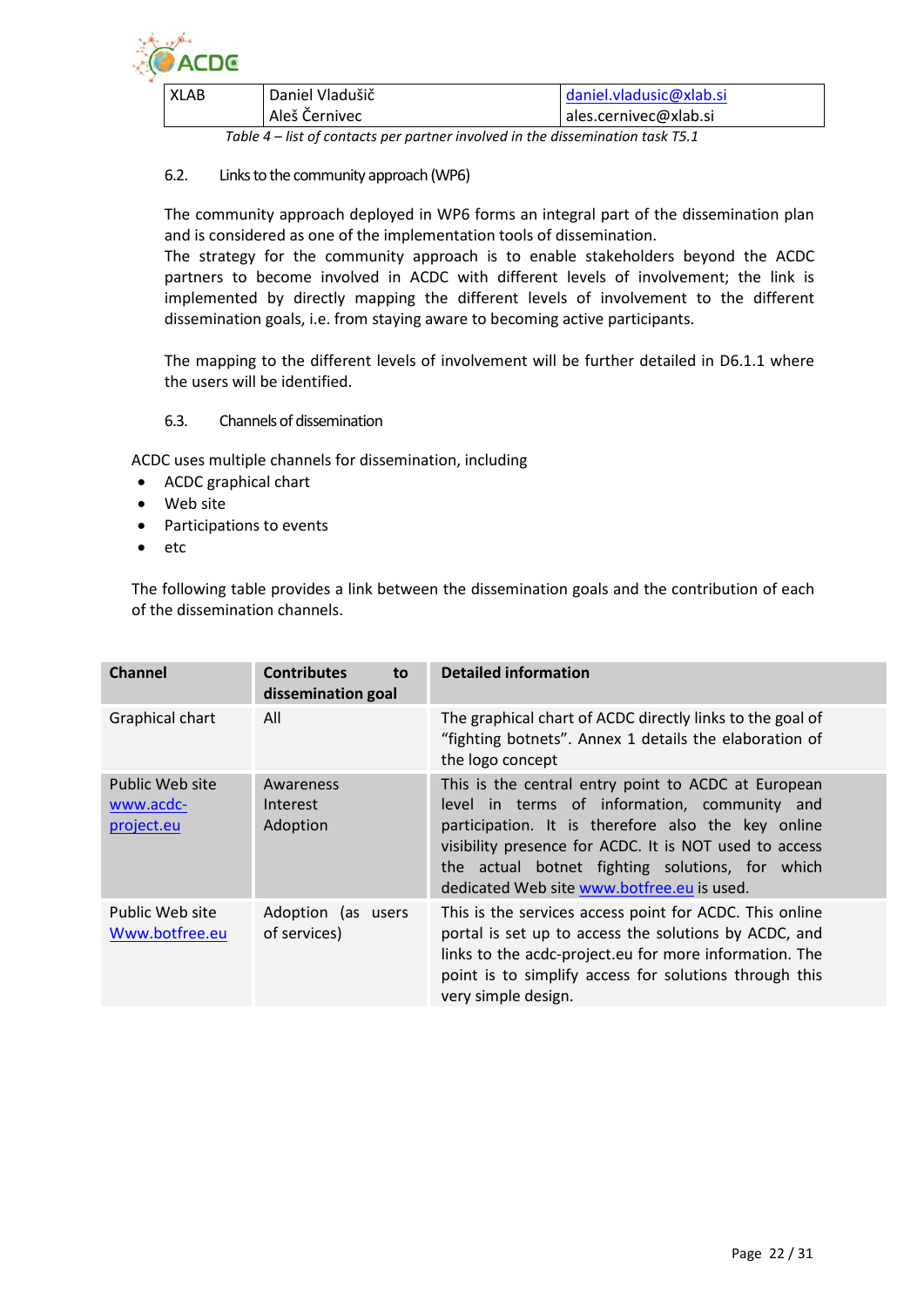

| <b>Channel</b>                 | <b>Contributes</b><br>to<br>dissemination goal | <b>Detailed information</b>                                                                                                                                                                                                                                                                                                                                                                                                                                                                                                                                                                                                                            |
|--------------------------------|------------------------------------------------|--------------------------------------------------------------------------------------------------------------------------------------------------------------------------------------------------------------------------------------------------------------------------------------------------------------------------------------------------------------------------------------------------------------------------------------------------------------------------------------------------------------------------------------------------------------------------------------------------------------------------------------------------------|
| Community social<br>platform   | Interest<br>Adoption                           | The public Web site will link to the community social<br>platform (WP6) designed to allow both public and<br>user-identified<br>access<br>$\mathsf{to}$<br>ACDC. The<br>specific<br>contribution of this section is to allow users and<br>providers to share information and create discussion<br>threads. This approach will be further developed in<br>WP6. The goal is to also use the community social<br>platform to present more detailed information and<br>statistics such as those providing from WP4.<br>Integration of graphical interactive visualisation tools<br>such as Gephi will be investigated for integration in<br>this platform. |
| Newsletters / news<br>feeds    | Awareness<br>Interest                          | ACDC will investigate whether to publish printed<br>newsletters or use a more dynamic news feed<br>approach.                                                                                                                                                                                                                                                                                                                                                                                                                                                                                                                                           |
| Press visibility               | Awareness<br>Interest                          | ACDC intents to create press visibility with press<br>releases at specific milestones, including kickoff and<br>availability of ACDC clearing house and tool groups.<br>Target publications include:<br><b>European Parliament Magazine</b><br>$\bullet$<br>http://www.theparliament.com/magazines/pa<br>rliament-magazine/<br>SecEUR (www.seceur.eu)<br>$\bullet$<br>CORDIS research*eu publications<br>$\bullet$<br>(http://cordis.europa.eu/research-<br>eu/research-focus en.html)                                                                                                                                                                 |
| <b>ACDC</b> information<br>kit | Awareness<br>Interest<br>Adoption              | ACDC information kit is designed to provide a first<br>level introduction to ACDC. Two versions will be<br>prepared: an online presentation and a printable flyer                                                                                                                                                                                                                                                                                                                                                                                                                                                                                      |
| Organisation of<br>events      | Awareness<br>Interest<br>Adoption              | ACDC will analyse the opportunity to create events<br>either as isolated occurrence or through participation<br>to wider conferences to promote its activities                                                                                                                                                                                                                                                                                                                                                                                                                                                                                         |
| Participation to<br>events     | Awareness<br>Interest                          | ACDC will maintain a list of events of relevance to its<br>activity and monitor participation by one or more<br>consortium members                                                                                                                                                                                                                                                                                                                                                                                                                                                                                                                     |
| Social Media                   | Awareness<br>Interest<br>Adoption              | ACDC will integrate to its public website the most<br>common social media channels (Facebook, Twitter,<br>LinkedIn, Google Plus). The action will help users find<br>information about ACDC faster and this way ACDC<br>information becomes more viral in the online<br>environment. It can also be an effective method to<br>offer real time support.                                                                                                                                                                                                                                                                                                 |
| TV spots                       | Awareness<br>Interest<br>Adoption              | Some partners may be able to promote the project<br>through TV spots. Some clips should be developed and<br>translated into languages of the project.                                                                                                                                                                                                                                                                                                                                                                                                                                                                                                  |
| Universities                   | Awareness                                      | Meetings among clusters on Security Technologies of                                                                                                                                                                                                                                                                                                                                                                                                                                                                                                                                                                                                    |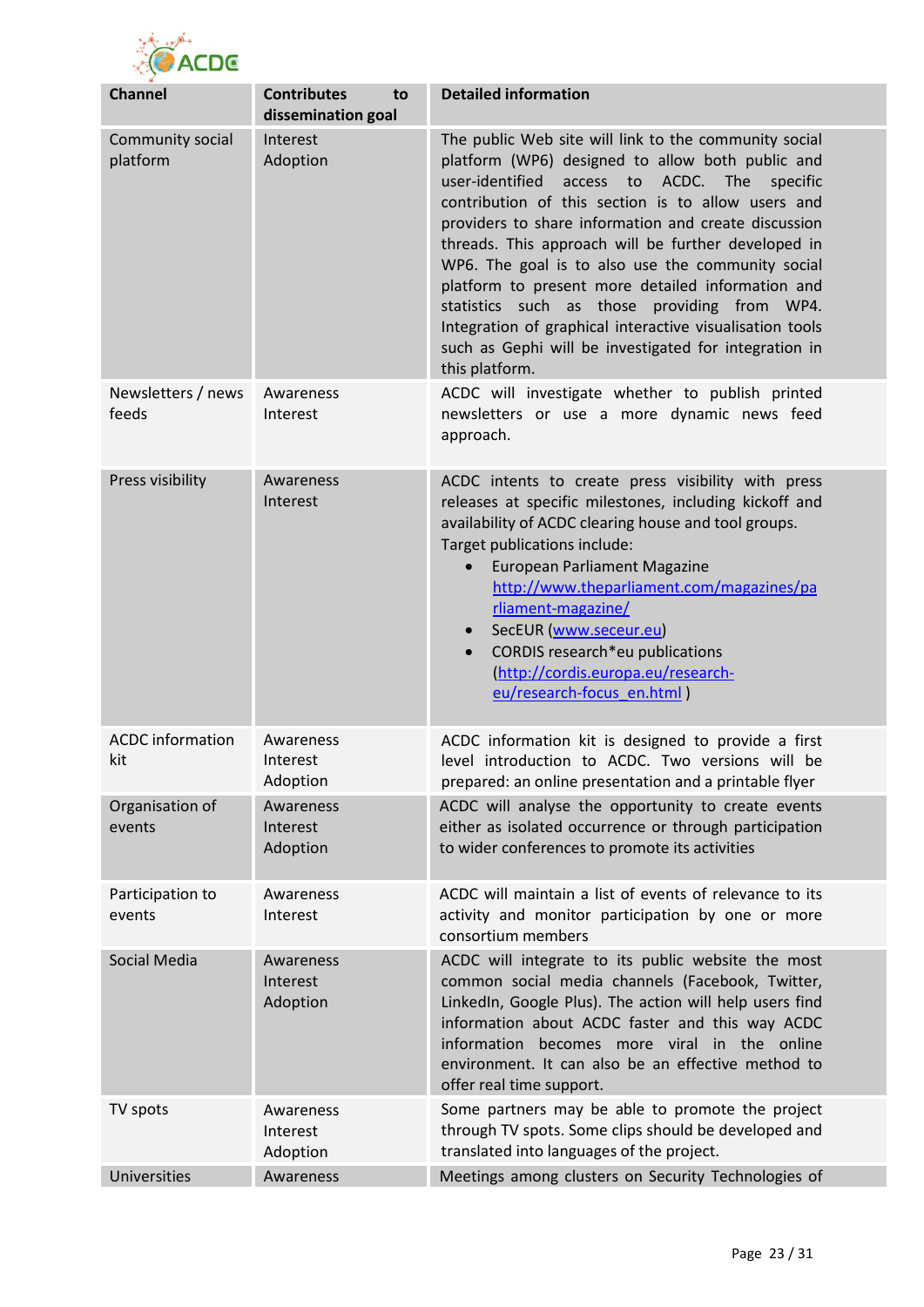

| <b>Channel</b>                               | <b>Contributes</b><br>to<br>dissemination goal | <b>Detailed information</b>                                                                                                                                                                                                                                                                        |  |  |
|----------------------------------------------|------------------------------------------------|----------------------------------------------------------------------------------------------------------------------------------------------------------------------------------------------------------------------------------------------------------------------------------------------------|--|--|
|                                              | Interest                                       | universities.                                                                                                                                                                                                                                                                                      |  |  |
| Presentation at<br>conferences and<br>events | Awareness<br>Interest<br>Adoption              | ACDC partners can present findings of the project at<br>level<br>conferences,<br>including<br>high<br>possible<br>policymakers.<br>recommendations<br>for<br><b>This</b><br>will<br>contribute to awareness on proposed solutions and<br>raise interest for adoption.                              |  |  |
| <b>Publication of</b><br>scientific articles | Awareness<br>Interest<br>adoption              | ACDC partners can produce scientific articles outlining<br>research done and main findings to date, including<br>recommendations<br>possible<br>for<br>policymakers.<br>Publication in well-known journals will contribute to<br>acceptance of the proposed solutions                              |  |  |
| White papers                                 | Awareness<br>Adoption                          | By releasing White Papers, from ACDC as a whole or<br>from individual partners, feasibility of the technical<br>measures can be explored in depth. Focusing on case<br>studies can demonstrate the real-world effects, which<br>will drive adoption as well as promote awareness of<br>the centre. |  |  |
| <b>Tutorials</b>                             | Awareness<br>Interest<br>adoption              | ACDC will provide tutorials aimed towards Botnet and<br>DDoS handling, thus raising awareness for end users<br>and research organisations as well as enabling them to<br>handle botnet incidents using the ACDC processes.                                                                         |  |  |

*Table 5 – the ACDC Dissemination channels*

#### <span id="page-23-0"></span>6.4. Attendance to events

The following table provides a list of events; this list will be manage dynamically by the ACDC partners, therefore the table below is simply a static view for the deliverable purpose.

| Event               | <b>Start date</b> | <b>End date</b>   | <b>Web site</b>                                             | <b>Relevance to ACDC</b>                                                                                                                                                                                                                                                                                                                                                                                 |
|---------------------|-------------------|-------------------|-------------------------------------------------------------|----------------------------------------------------------------------------------------------------------------------------------------------------------------------------------------------------------------------------------------------------------------------------------------------------------------------------------------------------------------------------------------------------------|
| Technical seminar 1 | April-May<br>2013 | April-May<br>2013 | www.cert-<br>ro.eu                                          | Technical seminar, with<br>closed<br>audience, on cyber-security related<br>subjects. CERT-RO organises at least<br>3 cyber-security seminars per year,<br>with audience from the public<br>sector.                                                                                                                                                                                                      |
| <b>APWG</b>         | April 23,<br>2013 | April 25,<br>2013 | http://www.a<br>pwg.org/apw<br>$g-$<br>events/cecos<br>2013 | Attendees are largely professionals<br>of the counter-cybercrime industry.<br>Thus, they are an important type of<br>client to ACDC.<br>In addition, the sponsors of the<br>event are large bodies to which<br>ACDC is relevant. Being one of the<br>most-attended events of this kind, it<br>is an important showcase for ACDC<br>This event is annual and will be<br>important in 2013, 2014 and 2015. |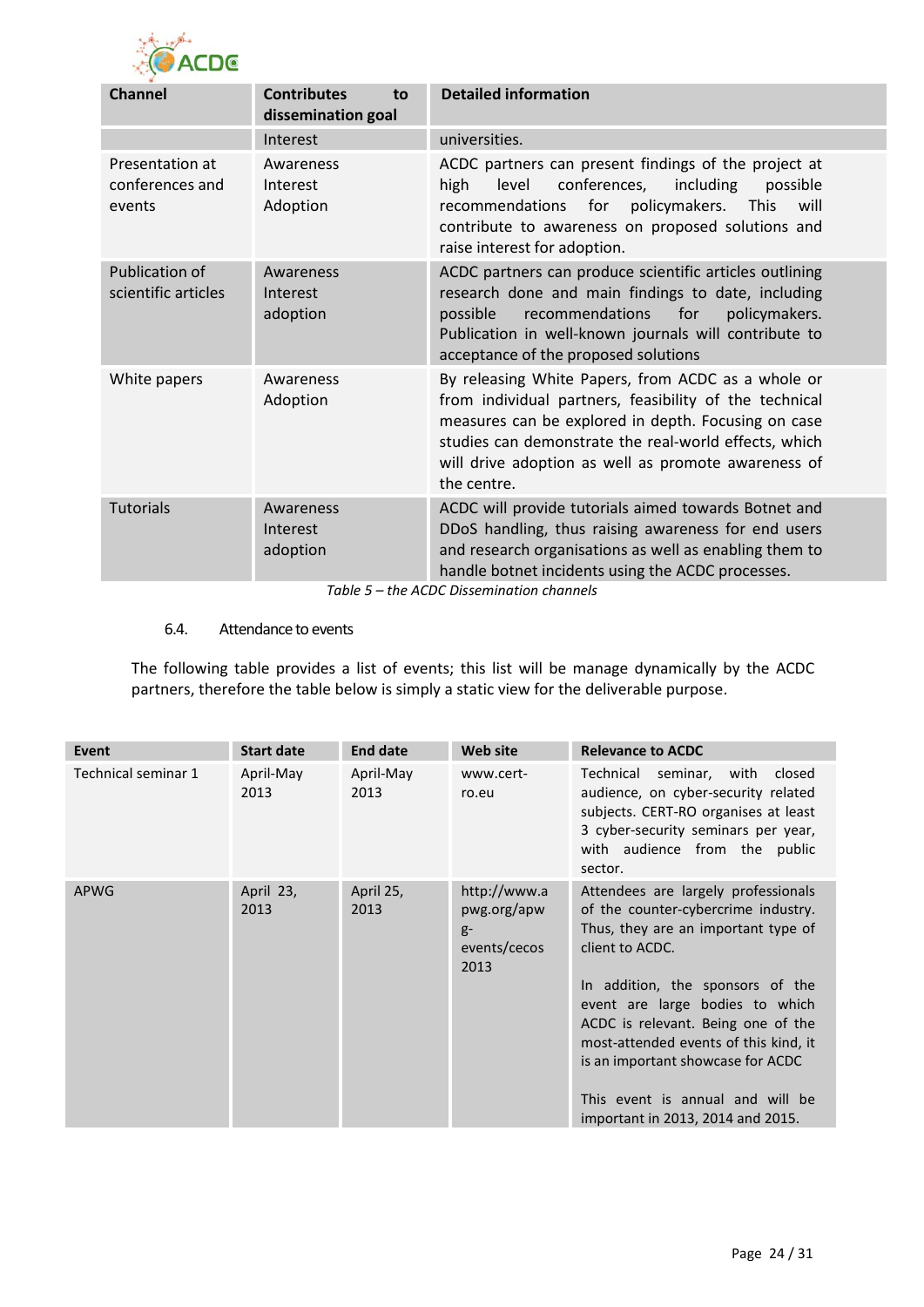

| <b>Event</b>                                                | <b>Start date</b>       | <b>End date</b>   | <b>Web site</b>                                                         | <b>Relevance to ACDC</b>                                                                                                                                                                                                                                                                                                                                                                                     |
|-------------------------------------------------------------|-------------------------|-------------------|-------------------------------------------------------------------------|--------------------------------------------------------------------------------------------------------------------------------------------------------------------------------------------------------------------------------------------------------------------------------------------------------------------------------------------------------------------------------------------------------------|
| Clusit                                                      | April 16,<br>2013       | April 16,<br>2013 | http://www.c<br>lusit.it/                                               | Security summit with a strong focus<br>on Italian public administration and<br>Italian corporations.<br>Relevant to the outcomes of the<br>Italian sub-pilot as well as other pilot<br>tools.                                                                                                                                                                                                                |
| Trust in the Digital<br><b>World Conference</b>             | April 18,<br>2013       | April 19,<br>2013 |                                                                         |                                                                                                                                                                                                                                                                                                                                                                                                              |
| eco Kongress                                                | April 17,<br>2013       | April 17,<br>2013 | Eco.de                                                                  | Presentation of ACDC project to the<br>eco members                                                                                                                                                                                                                                                                                                                                                           |
| London Action Plan                                          | April 16,<br>2013       | April 17,<br>2014 | http://london<br>actionplan.or<br>g                                     | of<br><b>ACDC</b><br>Presentation<br>(two<br>presentations)                                                                                                                                                                                                                                                                                                                                                  |
| The Antivirus<br>Laboratory of BAS                          | May 2013                | May 2014          | www.bgpost.<br>$b$ g<br>www.bas.bg                                      | Meeting with the Cyber Defense and<br>antivirus Laboratory of Bulgarian<br>Academy of Sciences (BAS)                                                                                                                                                                                                                                                                                                         |
| <b>TERENA TF-CSIRT</b>                                      | May 23,<br>1013         | May 25,<br>2013   | https://www.<br>terena.org/ev<br>ents/details.p<br>hp?event id=<br>2448 | TF-CSIRT is a task force<br>that<br>collaboration<br>promotes<br>and<br>coordination<br>between CSIRTs in<br>Europe and neighbouring regions,<br>whilst<br>liaising<br>with<br>relevant<br>organisations at the global level and<br>in other regions.                                                                                                                                                        |
| <b>MAAWG</b>                                                | June 4,<br>2013         | June 6, 2013      | http://www.<br>maawg.org                                                | Presentation                                                                                                                                                                                                                                                                                                                                                                                                 |
| <b>TERENA Networking</b><br>Conference                      | June 3,<br>2013         | June 6, 2013      | https://tnc20<br>13.terena.org<br>L                                     | The TERENA Networking Conference<br>(TNC) is the largest and most<br>European<br>prestigious<br>research<br>networking conference - over 500<br>participants<br>including<br>decision<br>makers, networking specialists and<br>managers from all major European<br>networking<br>research<br>and<br>organisations,<br>universities,<br>worldwide sister institutions and<br>industry representatives attend. |
| Chief Directorate<br>"Combating Organized<br>Crime" (CDCOC) | June 2013               | <b>July 2015</b>  | www.mvr.bg                                                              | Meetings with the Chief Directorate<br>"Combating Organized Crime" (CDCOC)<br>focused on investigating cyber threats<br>and anti-botnet                                                                                                                                                                                                                                                                      |
| OTS (annual event)                                          | <b>June 18,</b><br>2013 | June 18,<br>2013  | http://www.o<br>ts.si                                                   | The event focuses among other<br>topics also on security and trust, and<br>development on mobile platforms.                                                                                                                                                                                                                                                                                                  |
| <b>Security Summit</b>                                      | June 5,<br>2013         | June 6, 2013      | https://www.<br>securitysumm<br>it.it/                                  | It is organized by CLUSIT and it is<br>addressed to representative<br>of<br>research,<br>economic,<br>public<br>administration interested to the ICT<br>security issues                                                                                                                                                                                                                                      |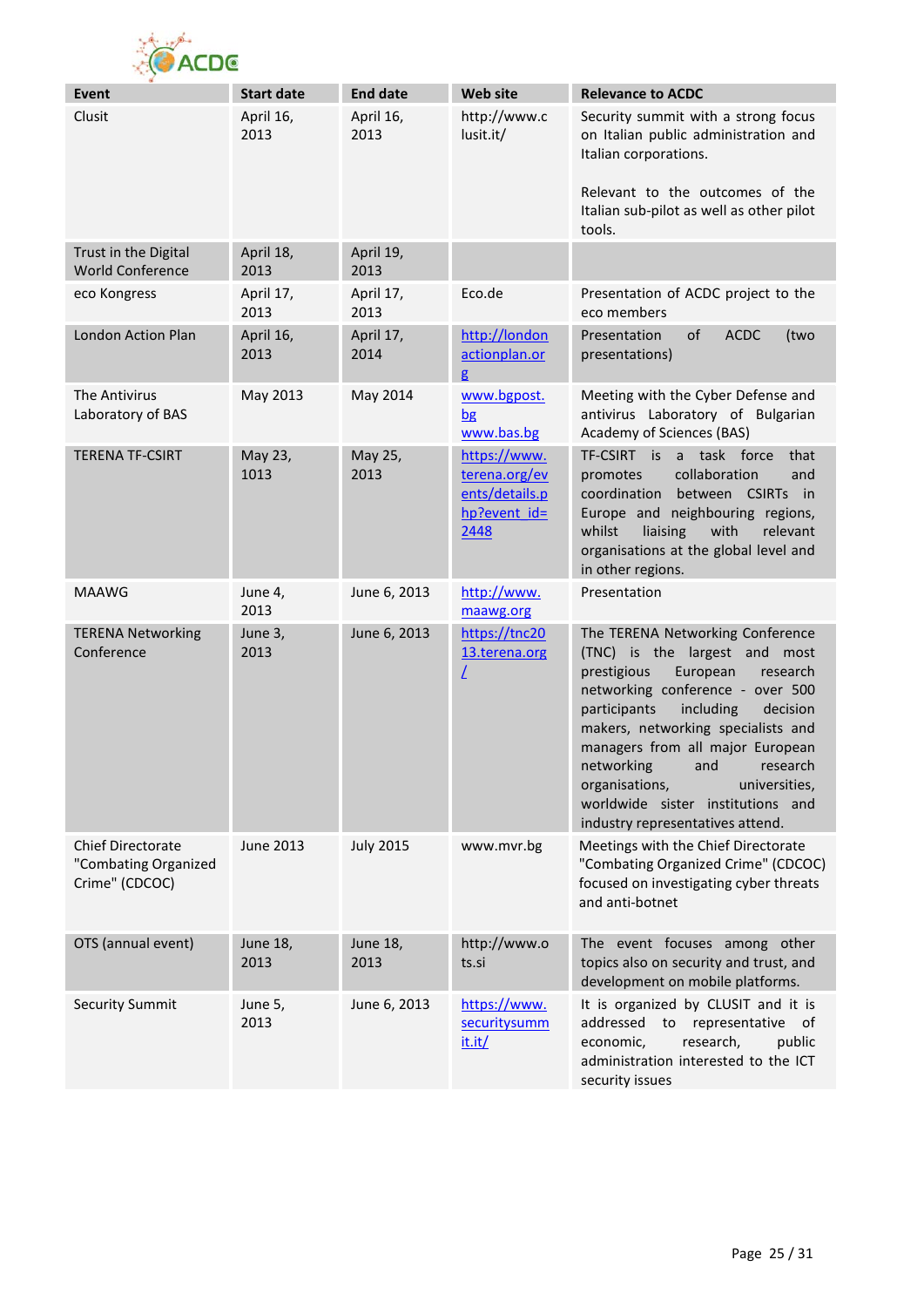

| Event                                     | <b>Start date</b>     | <b>End date</b>       | <b>Web site</b>                                                                 | <b>Relevance to ACDC</b>                                                                                                                                                                                                                                                                                                                                                                                                                                                                                                                                                                                                                |
|-------------------------------------------|-----------------------|-----------------------|---------------------------------------------------------------------------------|-----------------------------------------------------------------------------------------------------------------------------------------------------------------------------------------------------------------------------------------------------------------------------------------------------------------------------------------------------------------------------------------------------------------------------------------------------------------------------------------------------------------------------------------------------------------------------------------------------------------------------------------|
| Campus Party Spain 16<br>in Madrid        | July 09,<br>2013      | July 14,<br>2013      | http://www.c<br>ampus-<br>party.org/                                            | Workshops,<br>conferences<br>and<br>competitions make Campus Party in<br>a training event among youth. In<br>order to collect concerns<br>and<br>behaviors among youth may be an<br>important point to guide and analyze<br>the ACDC project approach.                                                                                                                                                                                                                                                                                                                                                                                  |
| Technical seminar 2                       | September<br>2013     | September<br>2013     | www.cert-<br>ro.eu                                                              | Technical<br>seminar,<br>with<br>closed<br>audience, on cyber-security related<br>subjects. CERT-RO organises at least<br>3 cyber-security seminars per year,<br>with audience from the public<br>sector.                                                                                                                                                                                                                                                                                                                                                                                                                               |
| eCrime research<br>Summit                 | 17,<br>Sep.<br>2013   | 18,<br>Sep.<br>2013   | http://www.<br>antiphishing<br>.org/apwg-<br>events/upco<br>ming/ecrime<br>2013 | This conference is organised by<br>the Antiphishing Working Group,<br>an American-based organization<br>international impact on on-line<br>security, addressed to eCrime<br>and malware researchers and<br>counter-eCrime developers. This<br>conference<br>will<br>examine<br>crimeware's<br>evolution,<br>behavioral vulnerabilities<br>and<br>human factors that contribute to<br>eCrime's success, the roles of<br>Registrars, Registries and DNS in<br>managing phishing attacks, public<br>health approaches to managing<br>the eCrime scourge, as well as<br>breaking<br>news<br>counter-<br>on<br>eCrime efforts and resources. |
| Anti Spam Meeting                         | September<br>13, 2013 | September<br>15, 2013 | Eco.de                                                                          | ISP and Abuse Team meeting with<br>the Antivirus / security industry.<br>Spread the word about ACDC                                                                                                                                                                                                                                                                                                                                                                                                                                                                                                                                     |
| <b>Campus Party Europe 3</b><br>in London | September<br>03, 2013 | September<br>08, 2013 | http://www.c<br>ampus-<br>party.org/                                            | conferences<br>Workshops,<br>and<br>competitions make Campus Party in<br>a training event among youth. In<br>order to collect concerns<br>and<br>behaviors among youth may be an<br>important point to guide and analyze<br>the ACDC project approach.                                                                                                                                                                                                                                                                                                                                                                                  |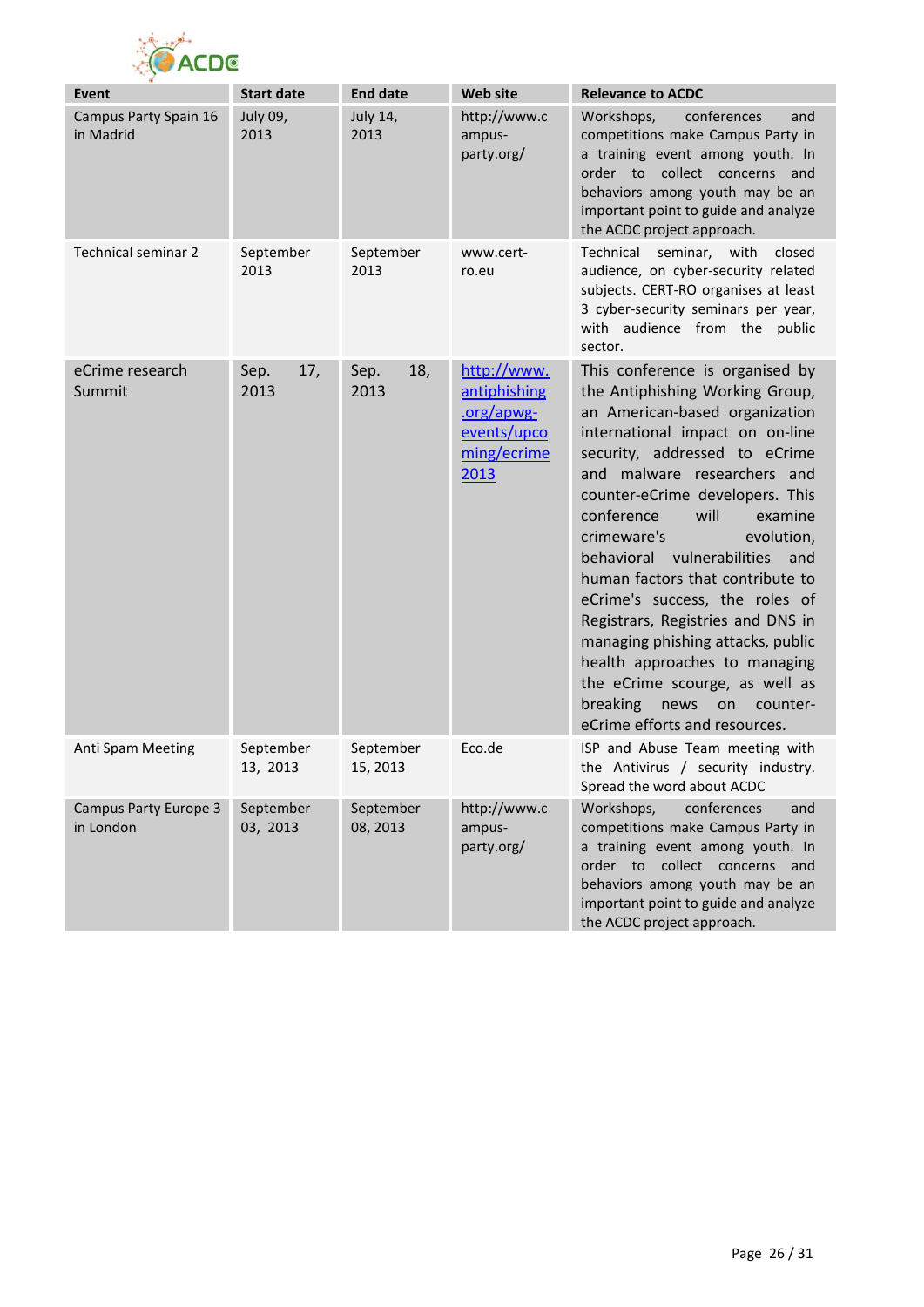

| Event                                               | <b>Start date</b>             | <b>End date</b>               | <b>Web site</b>                                                                                                                      | <b>Relevance to ACDC</b>                                                                                                                                                                                                                                                                                                                                                                                                                                                                                                  |
|-----------------------------------------------------|-------------------------------|-------------------------------|--------------------------------------------------------------------------------------------------------------------------------------|---------------------------------------------------------------------------------------------------------------------------------------------------------------------------------------------------------------------------------------------------------------------------------------------------------------------------------------------------------------------------------------------------------------------------------------------------------------------------------------------------------------------------|
| "New Global Challenge<br>in Cyber Security"<br>2013 | October<br>2013               | October<br>2013               | www.cert-<br>ro.eu                                                                                                                   | CERT-RO organizes on annual basis a<br>conference whose main objective is<br>promoting<br>both<br>national<br>and<br>international cooperation regarding<br>cyber-security threats. Botnets are<br>often at the top of the priorities<br>discussed. It is a moment to<br>continue and initiate new and<br>essential ways of cooperation to<br>solve such common cyber security<br>problems, like joint response to<br>incident handling. It is also a proper<br>way to disseminate information<br>regarding ACDC project. |
| <b>ENISE</b>                                        | October                       | October                       | http://www.e<br>nise.inteco.es                                                                                                       | The Spanish "Information Security<br>International Meeting" (ENISE) may<br>be used to support ACDC awareness                                                                                                                                                                                                                                                                                                                                                                                                              |
| <b>ENISA Cyber Security</b><br><b>Month 2013</b>    | October<br>2013               | October<br>2013               | http://www.e<br>nisa.europa.e<br>u/media/new<br>$S-$<br><u>items/europe</u><br>an-cyber-<br>security-<br>month-2013-<br>get-involved | The European Cyber Security Month<br>(ECSM) 2013 team is addressed to<br>public<br>and<br>private<br>sector<br>organisations<br>concerned<br>with<br>Network and Information Security<br>the event is on the EU Cybersecurity<br>Strategy.                                                                                                                                                                                                                                                                                |
| <b>Internet Governance</b><br><b>Forum 2013</b>     | October 21,<br>2013           | October 25,<br>2013           | http://www.i<br>ntgovforum.o<br>rg/cms/                                                                                              | Creating awareness and uptake from<br><b>ISPs</b>                                                                                                                                                                                                                                                                                                                                                                                                                                                                         |
| ISSE conference 2013<br>(same in 2014)              | October 22,<br>2013           | October 23,<br>2013           | http://www.i<br>sse.eu.com/                                                                                                          | Forum where key security topics will<br>discussed. Special emphasis<br>be<br>placed<br>case<br>studies<br>on<br>and<br>robust security<br>innovative<br>and<br>solutions implemented by European<br>organisations.<br>Facilitates remaining up to date with<br>relevant<br>security<br>solutions,<br>cybercrime and countermeasures as<br>well as the relevant legal framework                                                                                                                                            |
| Forum Expo ICT<br>Security 2013                     | October 29,<br>2013           | October 30,<br>2013           | http://www.t<br>ecnaeditrice.c<br>om/forumict1<br>3 presentazi<br>one.php                                                            | It is addressed to security specialists<br>from the public administration and<br>sector<br>and<br>is<br>private<br>about<br>cybercrime,<br>cyber warfare<br>and<br>intelligence                                                                                                                                                                                                                                                                                                                                           |
|                                                     |                               |                               |                                                                                                                                      |                                                                                                                                                                                                                                                                                                                                                                                                                                                                                                                           |
| Technical seminar 1                                 | November-<br>December<br>2013 | November-<br>December<br>2013 | www.cert-<br>ro.eu                                                                                                                   | Technical<br>seminar,<br>with<br>closed<br>audience, on cyber-security related<br>subjects. CERT-RO organises at least<br>3 cyber-security seminars per year,<br>with audience from the public<br>sector.                                                                                                                                                                                                                                                                                                                 |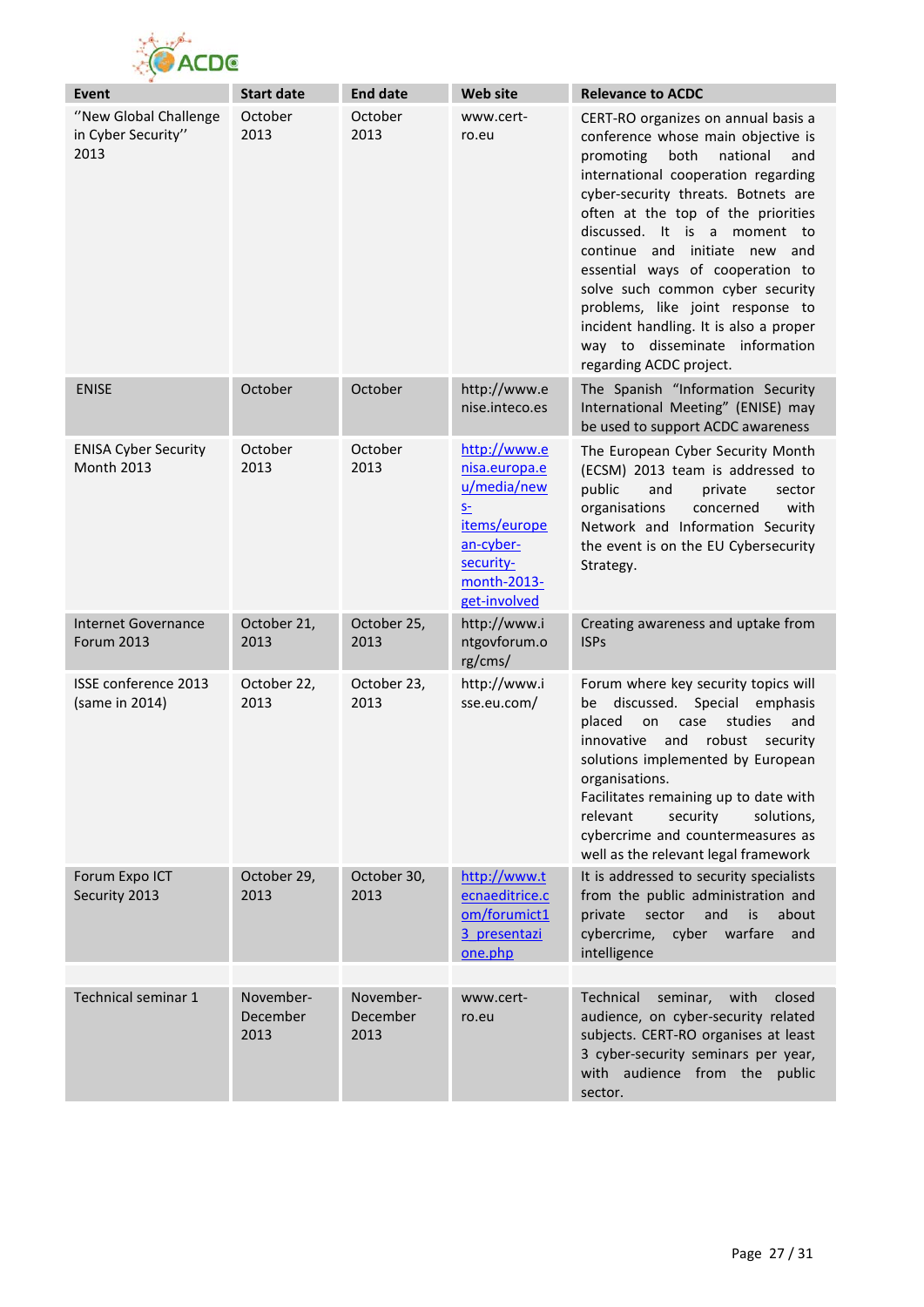

| <b>Event</b>                                                                                                                                                                                  | <b>Start date</b>               | <b>End date</b>                 | <b>Web site</b>                                                                           | <b>Relevance to ACDC</b>                                                                                                                                                                                                                                                                                                                                    |
|-----------------------------------------------------------------------------------------------------------------------------------------------------------------------------------------------|---------------------------------|---------------------------------|-------------------------------------------------------------------------------------------|-------------------------------------------------------------------------------------------------------------------------------------------------------------------------------------------------------------------------------------------------------------------------------------------------------------------------------------------------------------|
| <b>ICT 2013</b>                                                                                                                                                                               | November<br>6,2013              | November<br>8,2013              | https://ec.eur<br>opa.eu/digital<br>agenda/en/ic<br>t-2013-<br>conference                 | Opportunity to demonstrate and<br>share ACDC results and enlarge the<br><b>ACDC</b> community                                                                                                                                                                                                                                                               |
| "3rd National CSIRT<br>Seminar"                                                                                                                                                               | November<br>2013                |                                 | www.cert.pt                                                                               | Annual seminar, organized by FCCN,<br>which brings to Portugal interesting<br>Information Security topics.                                                                                                                                                                                                                                                  |
| "2º Congresso das<br>Comunicações"                                                                                                                                                            | November<br>13, 2013            | November<br>14, 2013            | http://www.a<br>pdc.pt/Defaul<br>t.aspx?chang<br>$e$ _lang=1                              | Congress organized by and for the<br>Telecom sector in Portugal. The<br>major one in this sector, and the<br>most relevant. Good opportunity to<br>promote ACDC among Portuguese<br>ISPs.                                                                                                                                                                   |
| Vitel $-$<br>telecommunication<br>workshop (annual<br>event)                                                                                                                                  | November<br>2013                | November<br>2013                | http://ww.ezs<br>zveza.si/vitel/<br>28delavnica/                                          | Workshop<br>from<br>the<br>field<br>od<br>telecommunications<br>of<br>(Internet)<br>Things),<br>includes<br>topics<br>from<br>internet security                                                                                                                                                                                                             |
| Living bits and things<br>(annual event)                                                                                                                                                      | November<br>12, 2013            | November<br>13, 2013            | http://www.li<br>vingbitsandth<br>ings.com                                                | Conference<br>focuses<br>the<br>on<br>infrastructure<br>communication<br>(IoT/M2M services)                                                                                                                                                                                                                                                                 |
| INFOSEK 2013 (annual<br>event)                                                                                                                                                                | November<br>21, 2013            | November<br>23, 2013            | http://www.i<br>nfosek.net/                                                               | of<br>the<br><b>One</b><br>notable<br>most<br>information-security<br>event<br>in<br>Slovenia<br>attendance<br>$\qquad \qquad -$<br>would<br>contribute to the recognition of the<br>ACDC project                                                                                                                                                           |
| 15 <sup>th</sup> CARNet Users<br>Conference                                                                                                                                                   | November<br>20, 2013            | November<br>22, 2013            | cuc.carnet.hr                                                                             | CARNet national conference that<br>unites all academic IT staff in one<br>place, usually includes industry<br>partners as well.                                                                                                                                                                                                                             |
| XIII<br>Jornada<br>internacional<br>de<br>Seguridad<br>la<br>de<br>información de ISMS<br>en Madrid (The XIII<br>International<br>Conference<br><b>on</b><br>Information Security<br>of ISMS) | November<br>28, 2013            | November<br>28, 2013            | http://www.i<br>smsforum.es                                                               | International<br>Conferences<br><b>The</b><br>congregate international speakers<br>from top level to address the most<br>topical issues of special relevance<br>and Information Security. This in an<br>environment<br>that<br>facilitates<br>professional<br>relationships<br>and<br>knowledge sharing. Being a great<br>value for the objectives of ACDC. |
| Scientific botnet<br>conference                                                                                                                                                               | December<br>5, 2013             | December<br>6, 2013             | https://www.<br>botconf.eu/                                                               | of<br>the<br>Enlargement<br>research<br>community; publicise the access to<br>data gathered by ACDC                                                                                                                                                                                                                                                         |
| <b>ETSI Security</b><br>Workshop                                                                                                                                                              | Mid of<br>January<br>2014       | Mid of<br>January<br>2014       | http://www.e<br>tsi.org/news-<br>events/event<br>s/411-8th-<br>etsi-security-<br>workshop | ETSI Security event is an opportunity<br>to spread ACDC information to the<br>big<br>audience<br>of<br>the<br>people<br>committed in the field<br>of the<br>security standardization                                                                                                                                                                        |
| International<br>Data<br>Corporation                                                                                                                                                          | February -<br><b>March 2014</b> | February -<br><b>March 2015</b> | www.idc.com                                                                               | Participation in International Data<br>Corporation's (IDC) IT Security<br>Roadshow 2014/5 in Bulgaria                                                                                                                                                                                                                                                       |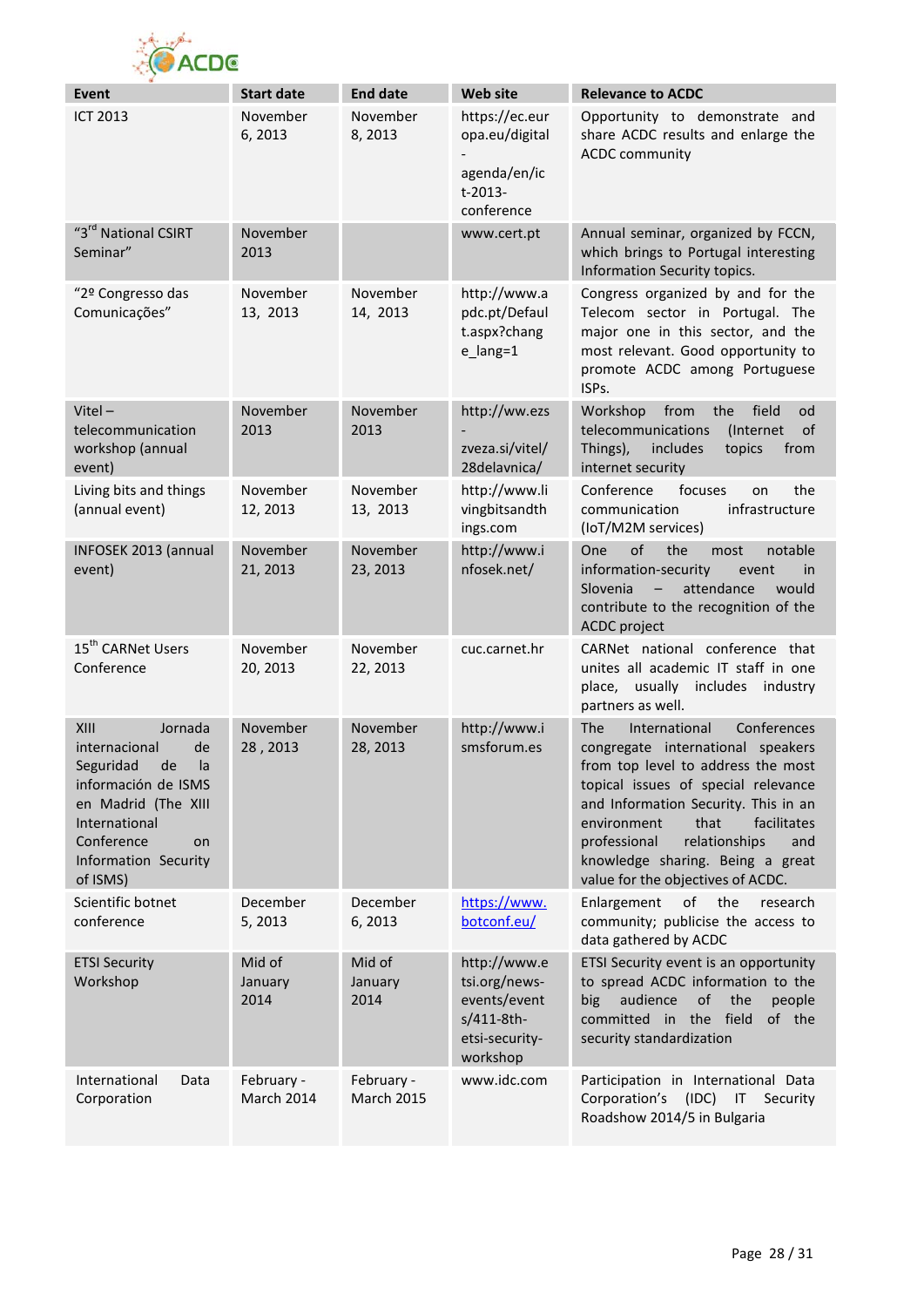

| <b>Event</b>                                   | <b>Start date</b>   | <b>End date</b>     | <b>Web site</b>                                                | <b>Relevance to ACDC</b>                                                                                                                                                                                                                                                                                                                                                                               |
|------------------------------------------------|---------------------|---------------------|----------------------------------------------------------------|--------------------------------------------------------------------------------------------------------------------------------------------------------------------------------------------------------------------------------------------------------------------------------------------------------------------------------------------------------------------------------------------------------|
| Rooted CON 2014 in<br>Madrid                   | <b>March 2014</b>   | <b>March 2014</b>   | http://www.r<br>ootedcon.es/                                   | Rooted CON congragates speakers<br>from top level in order to promote<br>safety expertise.                                                                                                                                                                                                                                                                                                             |
| Securmática                                    | April 2014          | April 2014          | http://www.s<br>ecurmatica.co<br>m/                            | Securmática combines knowledge,<br>experience and point of view of<br>security directors and managers of ICT<br>companies and public and private<br>organizations, consultants, auditors,<br>researchers, teachers, product<br>developers and service providers.<br>Provides important global source of<br>knowledge from different points of<br>view in order to cover the objectives of<br>the ACDC. |
| Belgian Internet<br><b>Security Conference</b> | October 24,<br>2014 | October 24,<br>2014 | http://bisc.be<br>Inet.be/<br>(not<br>date<br>to<br>up<br>yet) | Belgian Internet Security Conference<br>the<br>provides<br>opportunity<br>to<br>contribute<br>coordinated<br>to<br>a<br>approach across sectors to fight<br>cybercrime,<br>including<br>botnets.<br>Newest trends will be presented and<br>the possibility will be provided to<br>exchange experience and ideas on<br>cybersecurity with key players and<br>policy makers.                             |

*Table 6 – list of events*

# <span id="page-28-0"></span>**7. Dissemination metrics**

Measuring and evaluating results is recognised as an activity which can provide the vital information needed to determine how successful we were (or were not) at our dissemination / communication activities. A well designed measurement and evaluation program is in fact key in leading us to continued improvement, effectiveness and success.

Starting from the targets and from the dissemination activities already identified in the previous sections of this deliverable, the initial metrics for the next period have been fixed.

Per each "Category", specific communication objectives and the most appropriate dissemination tools have been identified. In the "Metrics" column quantitative monitoring indicators to measure the effectiveness (or ineffectiveness) of the dissemination activities are established.

Comparing the actual results achieved with the specific, time bound and measurable goals set up will also help to re-adapt the dissemination strategy in case it will be needed.

The indicators will be constantly monitored and updated basing on the experience gained during the next years of the project life.

| <b>Target</b> |             | <b>Objective</b> | How                  |                                                        |  |  |  |
|---------------|-------------|------------------|----------------------|--------------------------------------------------------|--|--|--|
| Category      | <b>Who</b>  |                  | <b>Dissemination</b> | <b>Metrics</b>                                         |  |  |  |
|               |             |                  | Tool                 |                                                        |  |  |  |
| $EP/PM$ ,     | EDA,        | Raise            | Newsletters          | 3 per year                                             |  |  |  |
| Agencies,     | ENISA, JRC, | awareness        | Sessions &           | List of events identified (35 events already listed in |  |  |  |
| Policy        | Europol     | Foster Interest  | panels               | previous section of the deliverable)                   |  |  |  |
| Makers, EC    | (EC3),      |                  | organised by         |                                                        |  |  |  |
|               | CEPOL,      |                  | ACDC, panel          |                                                        |  |  |  |
|               | Interpol,   |                  | participation,       |                                                        |  |  |  |
|               | National    |                  | presentations,       |                                                        |  |  |  |
|               | Institution |                  | attendance to        |                                                        |  |  |  |
|               | s, etc.     |                  | events, etc.         |                                                        |  |  |  |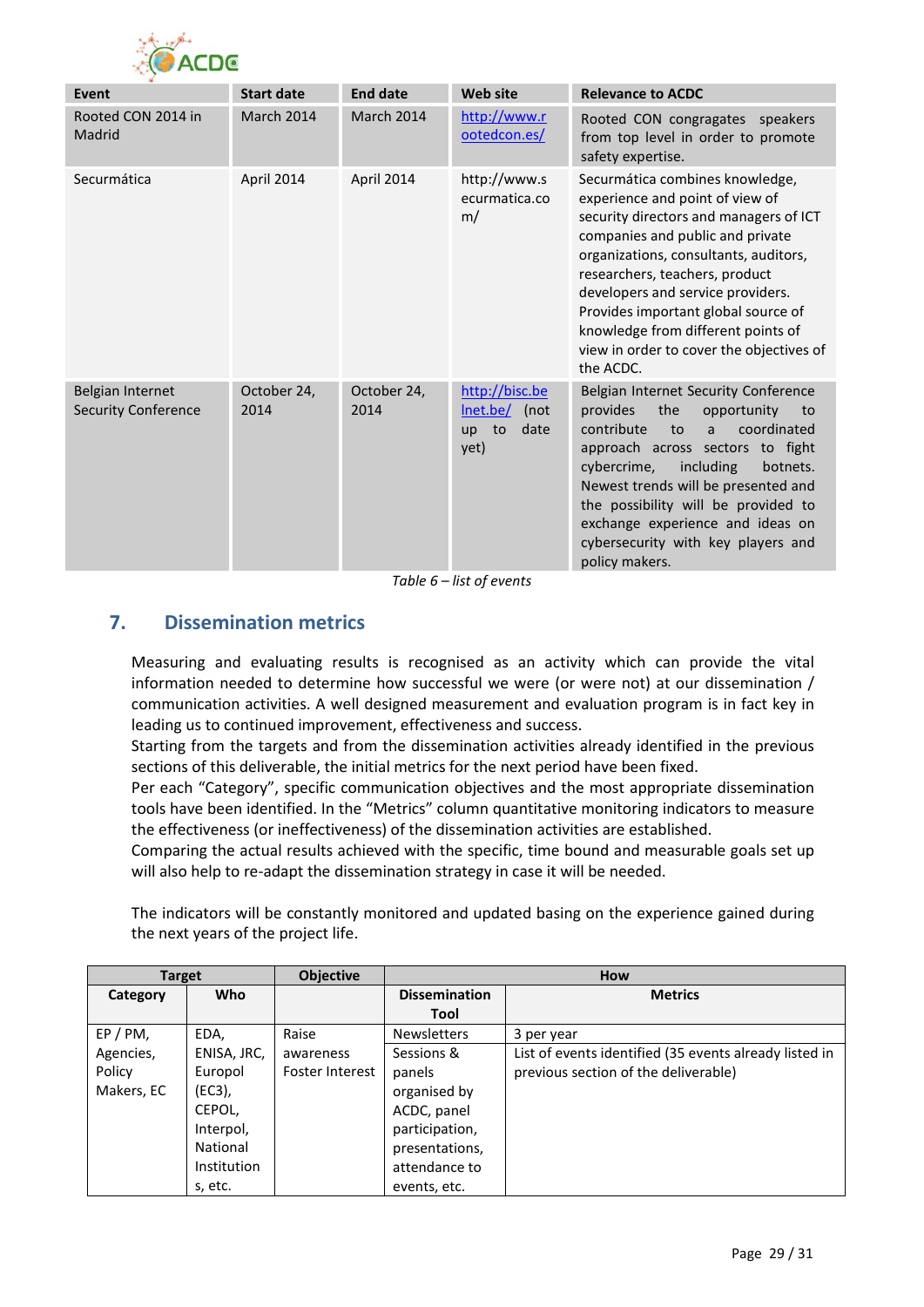

|                            |                                                        |                                                                                        | Poster to be<br>shown at<br>relevant events                                                       | 1 generic Poster (to be periodically updated)<br>+ specific posters whenever requested                                                                                                                                                                          |
|----------------------------|--------------------------------------------------------|----------------------------------------------------------------------------------------|---------------------------------------------------------------------------------------------------|-----------------------------------------------------------------------------------------------------------------------------------------------------------------------------------------------------------------------------------------------------------------|
|                            |                                                        |                                                                                        | Flyer                                                                                             | 1 per year (to be periodically updated)<br>+ specific information material to be produced<br>whenever requested                                                                                                                                                 |
|                            |                                                        |                                                                                        | <b>Press Releases</b>                                                                             | Target publications include:<br>European Parliament Magazine<br>http://www.theparliament.com/magazines/parlia<br>ment-magazine<br>SecEUR (www.seceur.eu)<br>CORDIS research*eu publications<br>(http://cordis.europa.eu/research-eu/research-<br>focus en.html) |
| Member<br><b>States</b>    | <b>CERTs</b>                                           | Foster<br>collaboration                                                                | <b>Direct Contact</b><br><b>Information Kit</b>                                                   | +8 CERTs to be involved by the end of the project<br>1 (specific versions to be produced as needed)                                                                                                                                                             |
|                            |                                                        |                                                                                        | Social<br>Community<br>Platform                                                                   | Monitoring the aggregated information on how<br>many input (technologies, solutions) are<br>proposed/provided                                                                                                                                                   |
| R&D                        | ASASEC,                                                | Foster                                                                                 | Cluster                                                                                           | [to be decided]                                                                                                                                                                                                                                                 |
| projects                   | Cloud<br>CERT,<br><b>SCADA</b><br>Lab, etc.            | collaboration<br>Raise<br>Awareness                                                    | meetings<br><b>Cross linking</b><br>promotion<br>through the<br>ACDC and<br>projects'<br>websites | Linking to ACDC from cyber security relevant<br>project's websites                                                                                                                                                                                              |
| Universities               | Existing (in<br>the<br>consortiu<br>m) and<br>new ones | Foster<br>collaboration;<br>Raise<br>Awareness                                         | Participation to<br>Cluster<br>meetings on<br>Security<br>Technologies                            | List of events identified                                                                                                                                                                                                                                       |
|                            |                                                        |                                                                                        | Social<br>Community<br>Platform                                                                   | Monitoring the aggregated information on how<br>many input (technologies, solutions) are<br>proposed/provided                                                                                                                                                   |
| General<br>Public          | Companies<br>Citizens                                  | Getting them<br>closer to<br>trustworthy<br>internet                                   | <b>Tutorial for</b><br>disinfection<br>Social Media<br>groups                                     | 1 (to be updated and / or customised whenever<br>needed)<br>1 LinkedIn Group<br>1 Facebook Group                                                                                                                                                                |
|                            |                                                        | society;<br>Help them to<br>avoid business<br>/ private<br>operations<br>interruptions | Social<br>Community<br>Platform                                                                   | 1 Twitter Group<br>Monitoring the aggregated information on how<br>many downloads of tools for disinfections are<br>done                                                                                                                                        |
| Critical                   | Health,                                                | Raise                                                                                  | Website                                                                                           | <b>Measurement: Google Analytics</b>                                                                                                                                                                                                                            |
| Infrastructur<br>e (users) | Utilities,<br>Internet<br>operators,                   | awareness                                                                              | Social Media<br>groups                                                                            | 1 LinkedIn Group<br>1 Twitter Group                                                                                                                                                                                                                             |
|                            | etc.                                                   | Keep them<br>informed on<br>how ACDC<br>impacts the<br>critical<br>infrastructure      | Social<br>Community<br>Platform                                                                   | Monitoring aggregated information on the number<br>of accesses / contributions per category                                                                                                                                                                     |